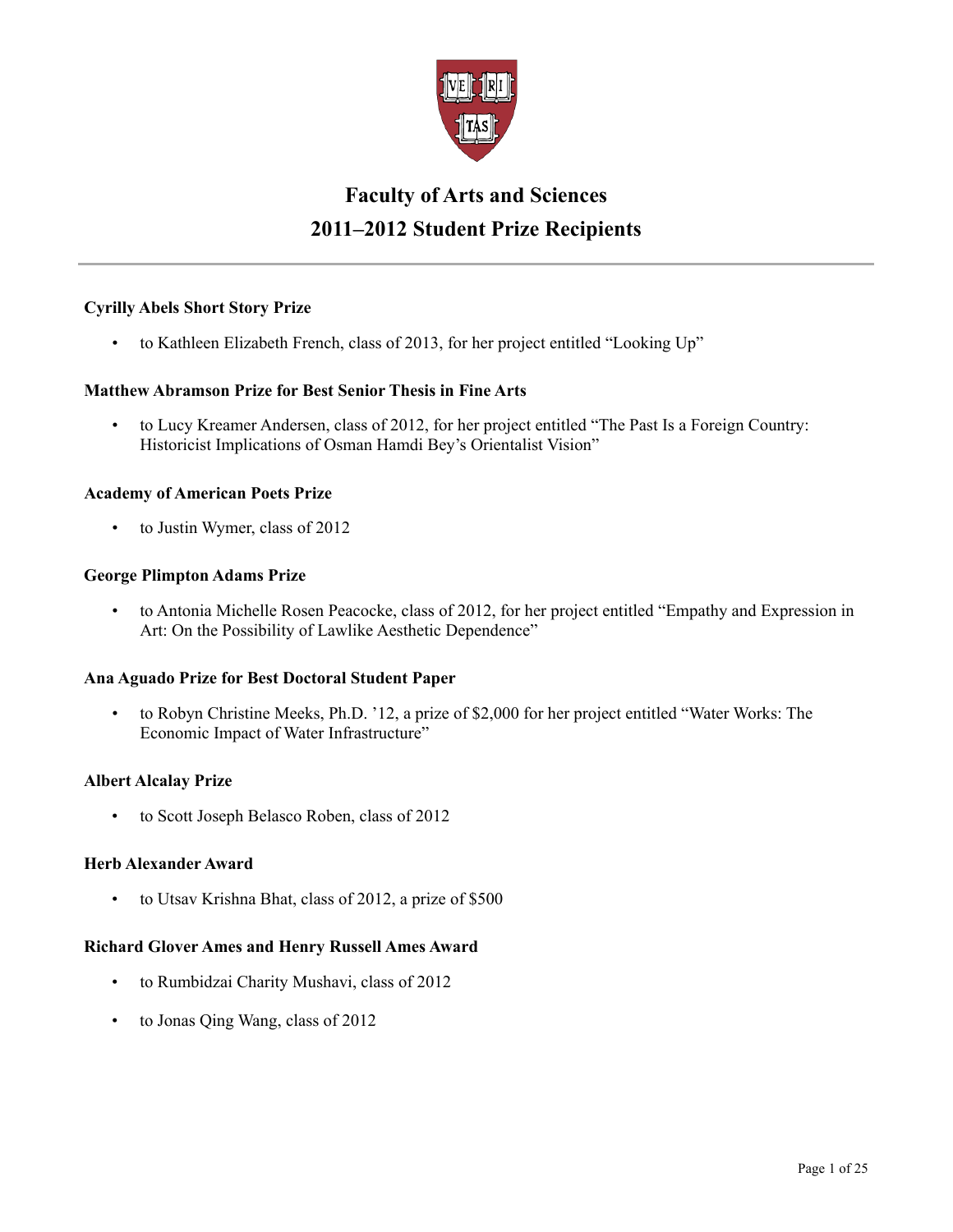#### **Sophia de Mello Breyner Andresen Prize**

• to Channing Ashley-Ferron Spencer, class of 2013, a prize of \$200 for her project entitled "Uma Despedida Agridoce: Porque o Amor Não Poderia Permanecer em Portugal"

#### **Kwame Anthony Appiah Prize**

• to Elisa Mary Nabel, class of 2012

#### **Rudolf Arnheim Prize**

• to Ingrid Verona Pierre, class of 2012

### **William Harris Arnold and Gertrude Weld Arnold Prize**

• to Asa E. Bush, class of 2012, for his project entitled "'A Tethering Effect': My Joyce Collection"

### **Santo J. Aurelio Prize**

• to Monica Anne Debbi, A.L.B. '12, a prize of \$2,000

### **Joseph L. Barrett Award**

- to Miranda Jean Morrison, class of 2014
- to Patrick James Rooney, class of 2014

#### **Bechtel Prize in Philosophy**

• to Colin William Chamberlain, G6, for his project entitled "How Is the Mind United to the Whole Body? A Teleological Account"

#### **Jeremy Belknap Prize**

• to Richard Samuel Horan, class of 2015, a prize of \$500 for his project entitled "Une rose arthurienne n'est pas la même chose par un autre nom: Le rôle des noms dans la littérature arthurienne de l'ère des manuscrits"

#### **Helen Choate Bell Prize**

• to Matthew Albert Aucoin, class of 2012, for his project entitled "'Its Underlying Sense': James Merrill's Lifelong Examination of 'The Life Raft Language'"

#### **Lillian Bell Prize in History**

• to James Kelly McAuley, class of 2012, a prize of \$500 for his project entitled "Decision in Bordeaux: Eduardo Propper de Callejón, the Problem of the Jewish Refugees, and Actor-Network Theory in Vichy France, 1940–1941"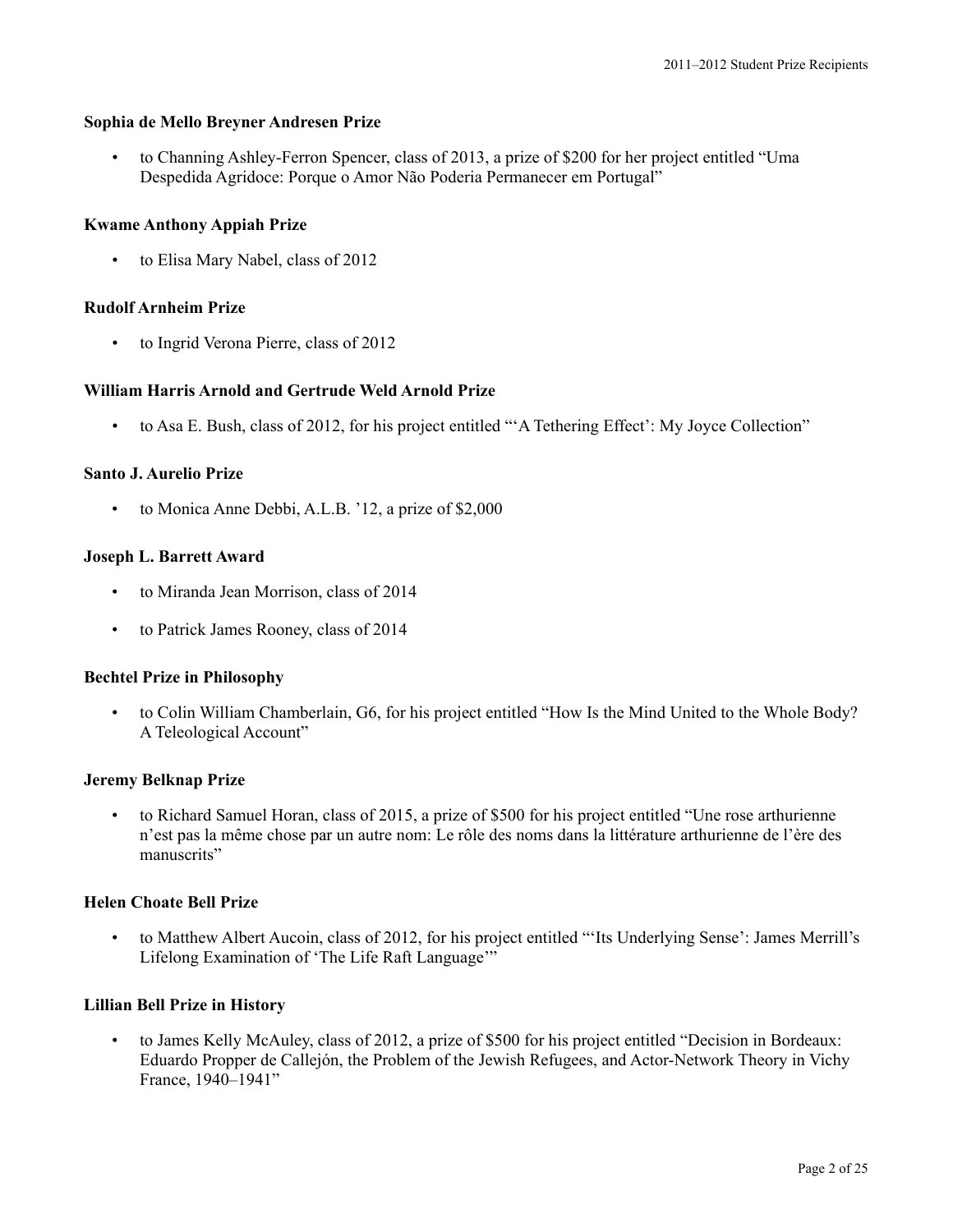# **Bernhard Blume First-Year Graduate Award**

• to Arndt Luemers, G2

# **Bernhard Blume Undergraduate Award**

• to Daniel Asher Reichert, class of 2012

# **"The Bohemians" (New York Musicians Club) Prize in Composition**

• to Ian Hayes Power, G3, a prize of \$3,475.88 for his project entitled "*I, II, II, VI*, for solo vibraphone"

# **Derek C. Bok Award for Excellence in Graduate Student Teaching of Undergraduates**

- to Cosette Dobrzanski Creamer, G7, a prize of \$1,000
- to Valeria Espinosa, G4, a prize of \$1,000
- to Albert Joseph McMullen, G3, a prize of \$1,000
- to Anand Pankaj Patel, G4, a prize of \$1,000
- to Elizabeth Marie Sefton, G3, a prize of \$1,000

# **Derek Bok Public Service Prize**

• to Nidal Da Al-Azraq, A.L.B. '12, a prize of \$2,000

# **Arthur L. Boland Prize**

• to Magdalena Julia Robak, class of 2012

# **Francis Boott Prize**

• to Justin Michael Hoke, G1, a prize of \$250 for his project entitled "With What Weightless Eyes?"

# **Boston Ruskin Club Prize**

• to Thomas Booth Salomon Dolinger, class of 2012, for his project entitled "'Defectuous Movement': Motion and the Middle Voice in John Ashbery's *The Skaters*"

# **Bowdoin Prize for Graduate Essays in the English Language**

• to Erik Linstrum, G6, a prize of \$10,000 for his project entitled "A Dream Dictionary for the World: Charles Gabriel Seligman and the Globalization of the Unconscious"

# **Bowdoin Prize for Graduate Composition in Greek**

• to Thomas John Keeline, G3, a prize of \$5,000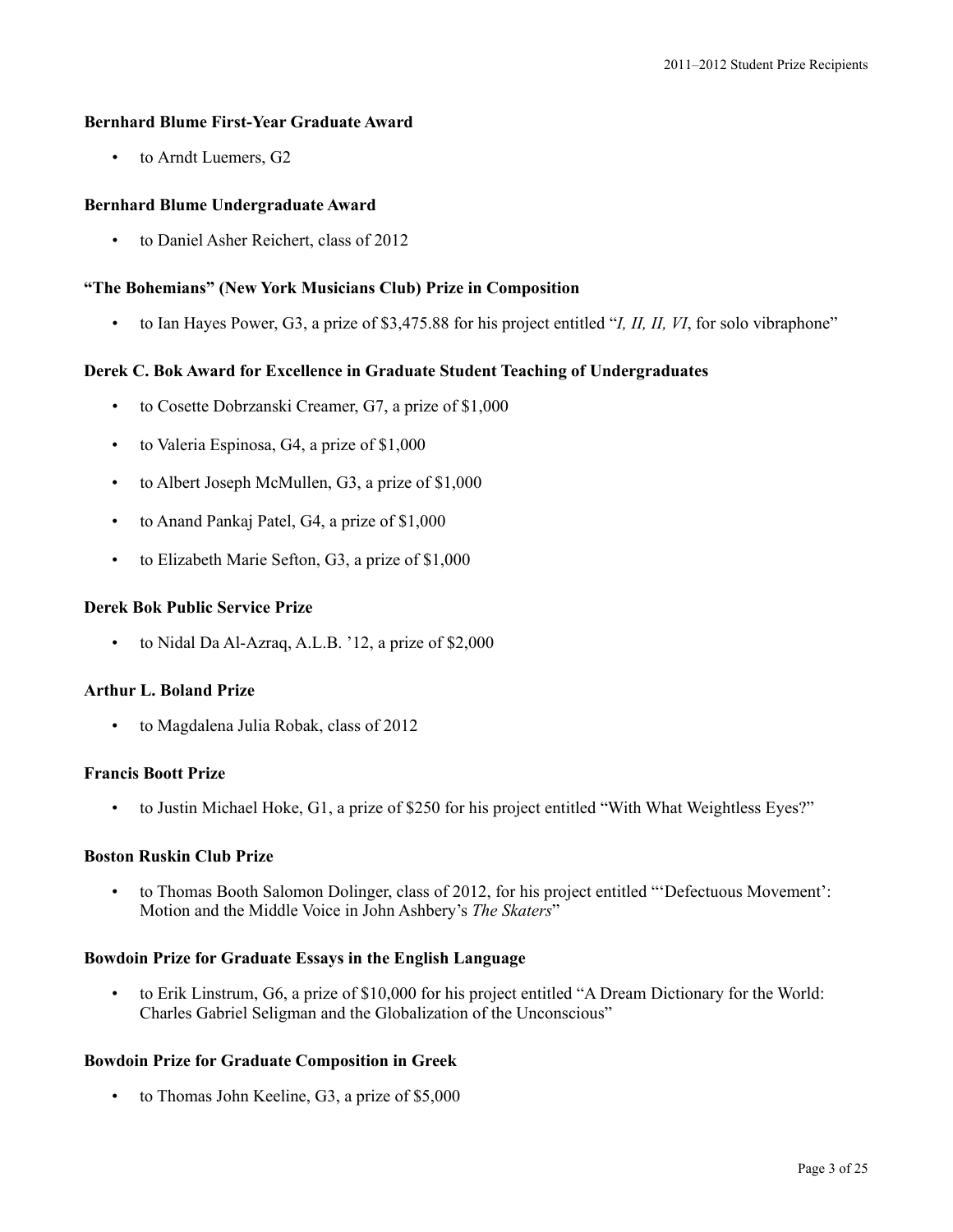#### **Bowdoin Prize for Graduate Composition in Latin**

- to Thomas John Keeline, G3, a prize of \$2,500
- to Julia C. Scarborough, G4, a prize of \$2,500 for her project entitled "Fabula de Psyche Cupidineque in codice florilego inter Platonem et Apuleium inuenta"

#### **Bowdoin Prize for Graduate Essay in the Natural Sciences**

• to Austin Greeley Booth, G4, a prize of \$10,000 for his project entitled "Symbiosis, Selection, and Individuality"

#### **Bowdoin Prize for Undergraduate Essays in the English Language**

• to Isabel M. Salovaara, class of 2012, a prize of \$10,000 for her project entitled "Another Slavery? Views of Peonage in New Mexico Territory, 1850–1868"

#### **Bowdoin Prize for Undergraduate Translation into Latin**

• to Michael K. Velchik, class of 2012, a prize of \$2,500 for his project entitled "In Vino Comitas"

#### **Bowdoin Prize for Undergraduate Essay in the Natural Sciences**

• to Francis Deng, class of 2012, a prize of \$10,000 for his project entitled "Stem cell scientists of modernity: Ethical itineraries and agendas in biomedical innovation"

#### **Francis Bowen Prize**

• to Michael Edward Kenneally, G6, for his project entitled "Lockean Property Rights: The 'Meddle'Way"

### **Boylston Prizes for Elocution**

- to Hana Bajramovic, class of 2013
- to Michael Robert Taylor, class of 2014

#### **Le Baron Russell Briggs Commencement Prize**

• to Anthony C. Hernandez, class of 2012, a prize of \$1,000

#### **Le Baron Russell Briggs Fiction Prize**

• to John Randolph Bradham Thornton, class of 2014, for his project entitled "Into the Water"

#### **Francis H. Burr, 1909, Fund**

- to Melanie Jane Baskind, class of 2012
- to Robert Hardy Newell, class of 2012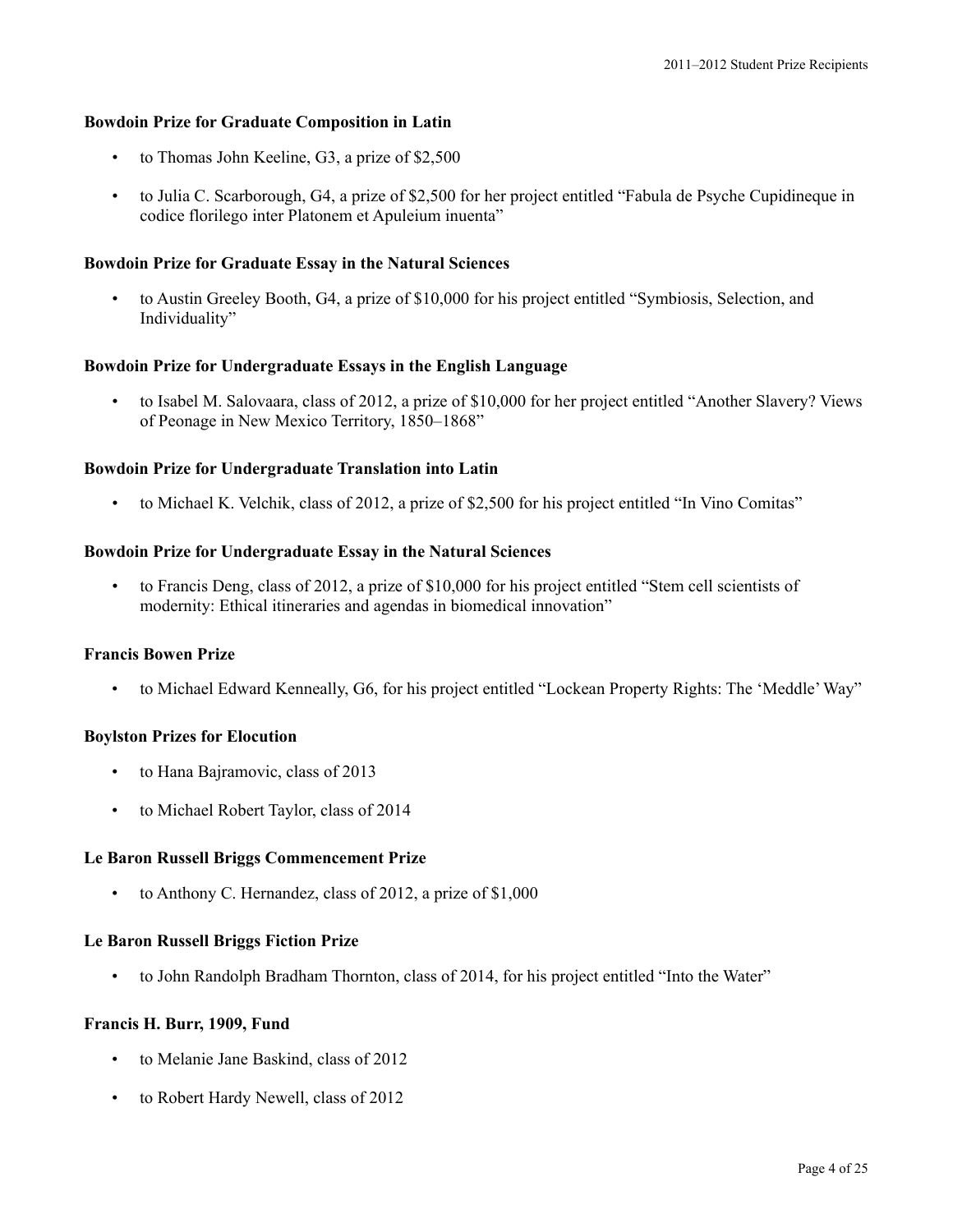# **Emily and Charles Carrier Prize**

• to David Zuluaga Martinez, class of 2012, for his project entitled "Toward a First-Person Justification of Ethics: Bernard Williams and the Ethical Significance of Psychological Health"

# **Edward M. Chase Prize**

• to Jonathan Beldner Renshon, Ph.D. '12, a prize of \$5,000 for his project entitled "Fighting for Status"

# **David Taggart Clark Prize for the Undergraduate Latin Commencement Oration**

• to Michael K. Velchik, class of 2012, a prize of \$1,000

# **John Clive Prize**

• to Spencer Brendt Lee Lenfield, class of 2012

# **Colton Award**

• to Ian Neal Kumekawa, class of 2012, a prize of \$500 for his project entitled "To Strive Bravely Towards a Surer Goal: A. C. Pigou and the Origins of Welfare Economics"

### **James Bryant Conant Prize**

- to Kimberly Anne Goh, class of 2013, for her project entitled "Chronic Stress and Angiogenesis: The Effect of Cortisol on Blood Vessel Growth"
- to Sachin Hitesh Patel, class of 2013, for his project entitled "Tweetography"
- to Kevin Ge Sun, class of 2015, for his project entitled "A Low-Carbon Scenario for 2050"
- to William Jayang Sun, class of 2013, for his project entitled "Tweetography"
- to Stephanie Robin Warner, class of 2015, for her project entitled "Chronic Stress and Angiogenesis: The Effect of Cortisol on Blood Vessel Growth"

# **Coolidge Debating Prizes**

- to Coulter P. King, class of 2013, a prize of \$3,000
- to Alexander Loomis, class of 2012, a prize of \$3,000

#### **Council Prize in Visual Arts**

• to Sara Jessica Stern, class of 2012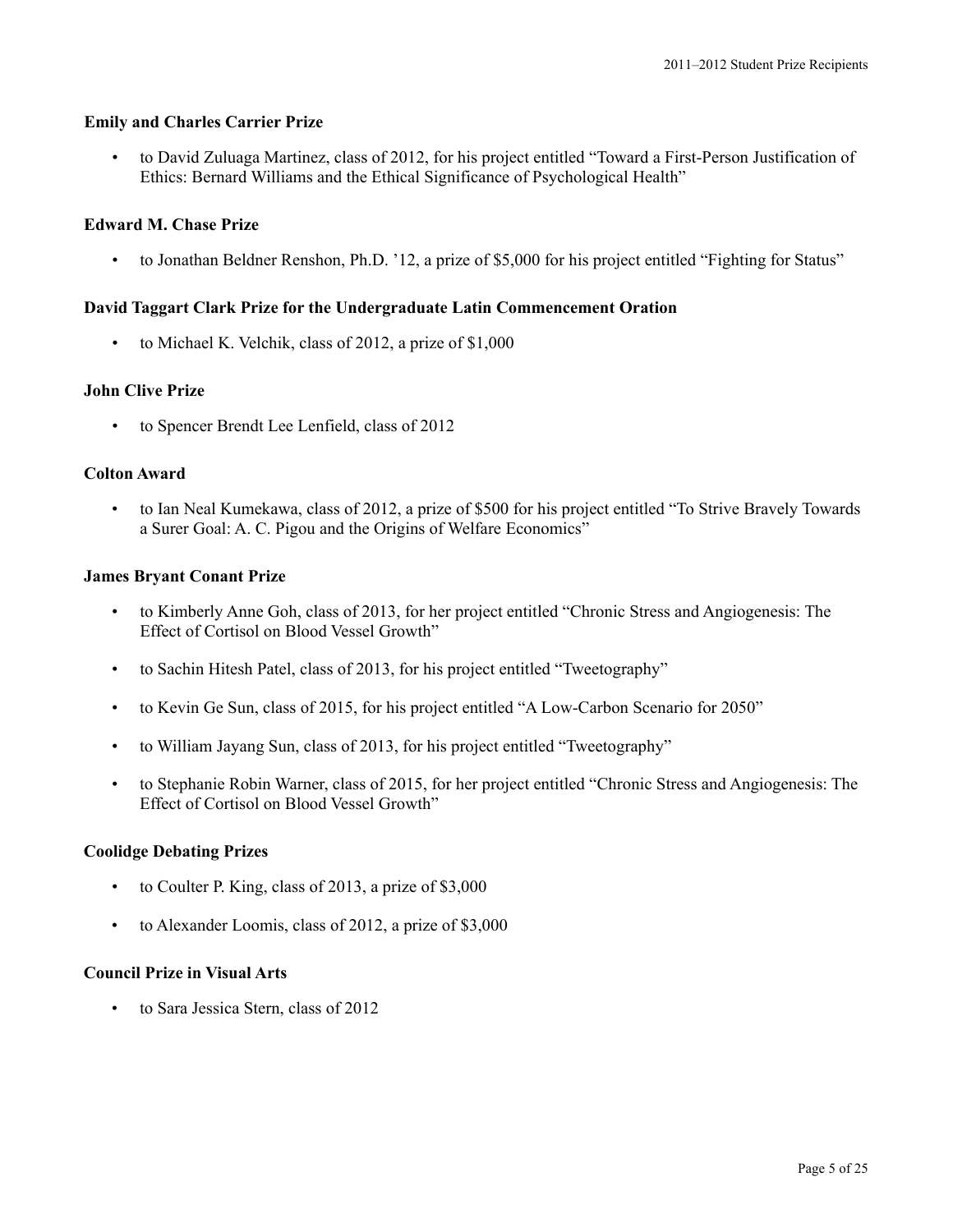### **Annamae and Allan R. Crite Prize**

- to Jennifer Ramsey Wagoner, A.L.B. '12, a prize of \$1,000
- to Rachel Youdelman, A.L.M. '12, a prize of \$1,500

#### **Edward Chandler Cumming Prize**

• to James Kelly McAuley, class of 2012

### **Eugene R. Cummings Senior Thesis Prize in LGBT Studies**

to Jia Hui Lee, class of 2012

#### **David Rockefeller Center for Latin American Studies Thesis Prize in History and Literature**

• to Laila Olivia Parada-Worby, class of 2012

### **Mack I. Davis II Harvard College Prize**

• to Jiri Jelinek, class of 2013

### **Dean's Prize for Outstanding A.L.M. Capstone Project**

• to Emily J. Briley, A.L.M. '12

### **Dean's Prize for Outstanding A.L.M. Thesis**

- to Jonathan Ryan Beach, A.L.M. '12, a prize of \$1,000
- to Willard Garth Boericke, A.L.M. '12, a prize of \$1,000
- to Andor Cakanj, A.L.M. '12, a prize of \$1,000
- to Daniel Charles DeFraia, A.L.M. '12, a prize of \$1,000
- to Curtis Damian Desilets, A.L.M. '12, a prize of \$1,000
- to Eric James Gieseke, A.L.M. '12, a prize of \$500
- to Ana Maria Gonzalez, A.L.M. '12, a prize of \$1,000
- to Emily Ann Grandstaff-Rice, A.L.M. '12, a prize of \$1,000
- to Lawrence Scott Motz, A.L.M. '12, a prize of \$1,000
- to Catherine Ann Musinsky, A.L.M. '12, a prize of \$500
- to Kasey Shea Pipes, A.L.M. '12, a prize of \$500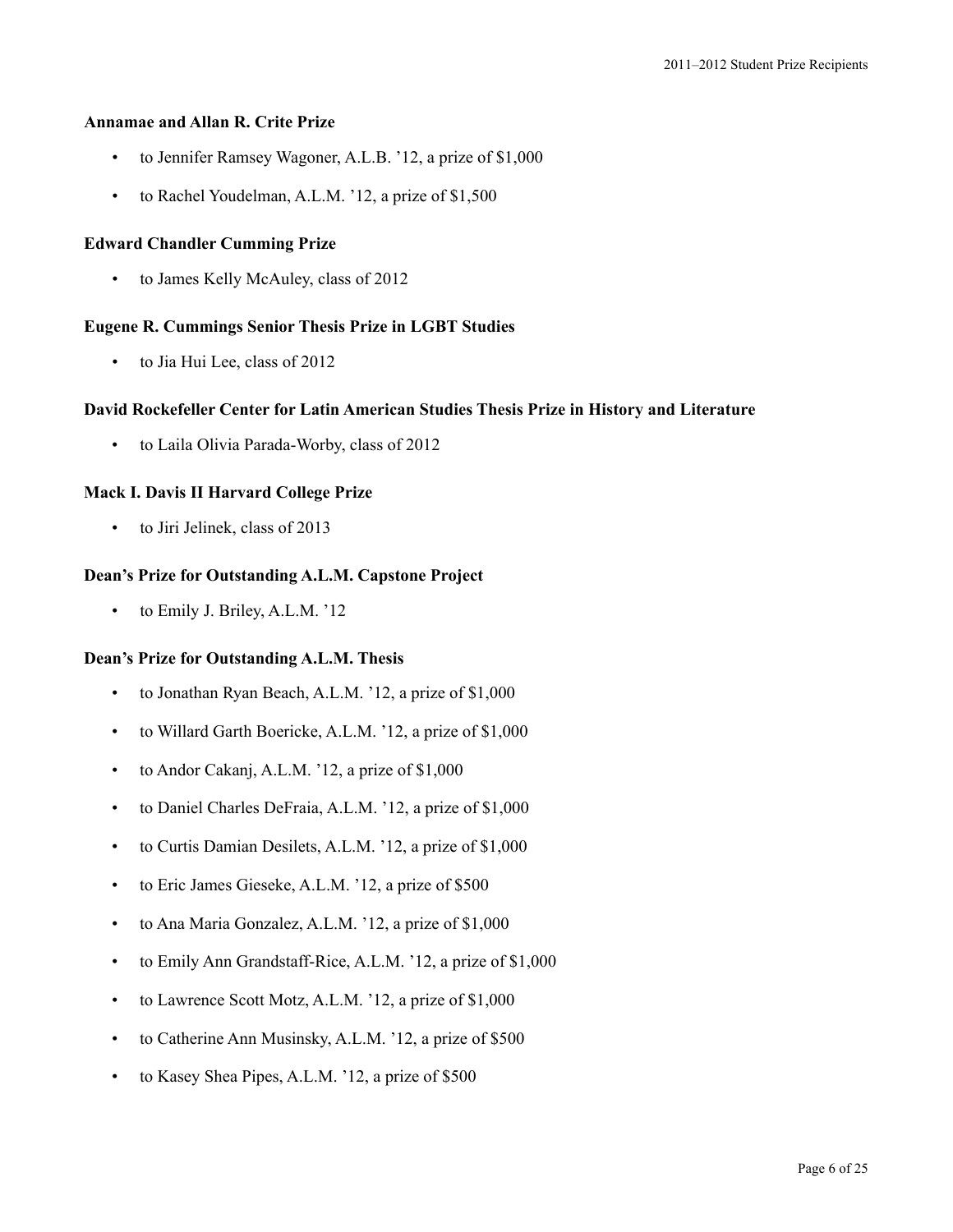- to Rachel Beth Sayet, A.L.M. '12, a prize of \$1,000
- to Vincent Arthur Spagnuolo, A.L.M. '12, a prize of \$1,000

# **Arthur P. Dempster Award**

• to Alexander Weaver Blocker, G3

# **David Herbert Donald Prize**

• to Isabel M. Salovaara, class of 2012, a prize of \$500 for her project entitled "Of Bondage and Boundaries: Negotiating Ideas of Slavery, Peonage, and Captivity in New Mexico Territory, 1848–1868"

### **Louise Donovan Award**

- to Danielle Nicole Drees, class of 2012
- to Elizabeth Mak Yun Yeng, class of 2012

### **W. E. B. Du Bois Award**

• to Elisa Mary Nabel, class of 2012

### **John Dunlop Undergraduate Thesis Prize in Business and Government**

• to Trung Thi Hoai Nguyen, class of 2012, for her project entitled "It Is Easy to Be Brave from a Safe Distance: Distance to the SEC and Insider Trading"

#### **Dunster House Fiftieth Anniversary Prize**

• to Kevin Huang Lin, class of 2012

# **Edward Eager Memorial Prize**

- to Matthew Albert Aucoin, class of 2012
- to Samantha Ann Berstler, class of 2014
- to Mark John Chiusano, class of 2012
- to Molly Elizabeth Dektar, class of 2012
- to Avery Christien Erwin, class of 2012
- to Carla Sofia Ferreira, class of 2012
- to Lauren Elaine Fields, class of 2014
- to Erik Fredericksen, class of 2013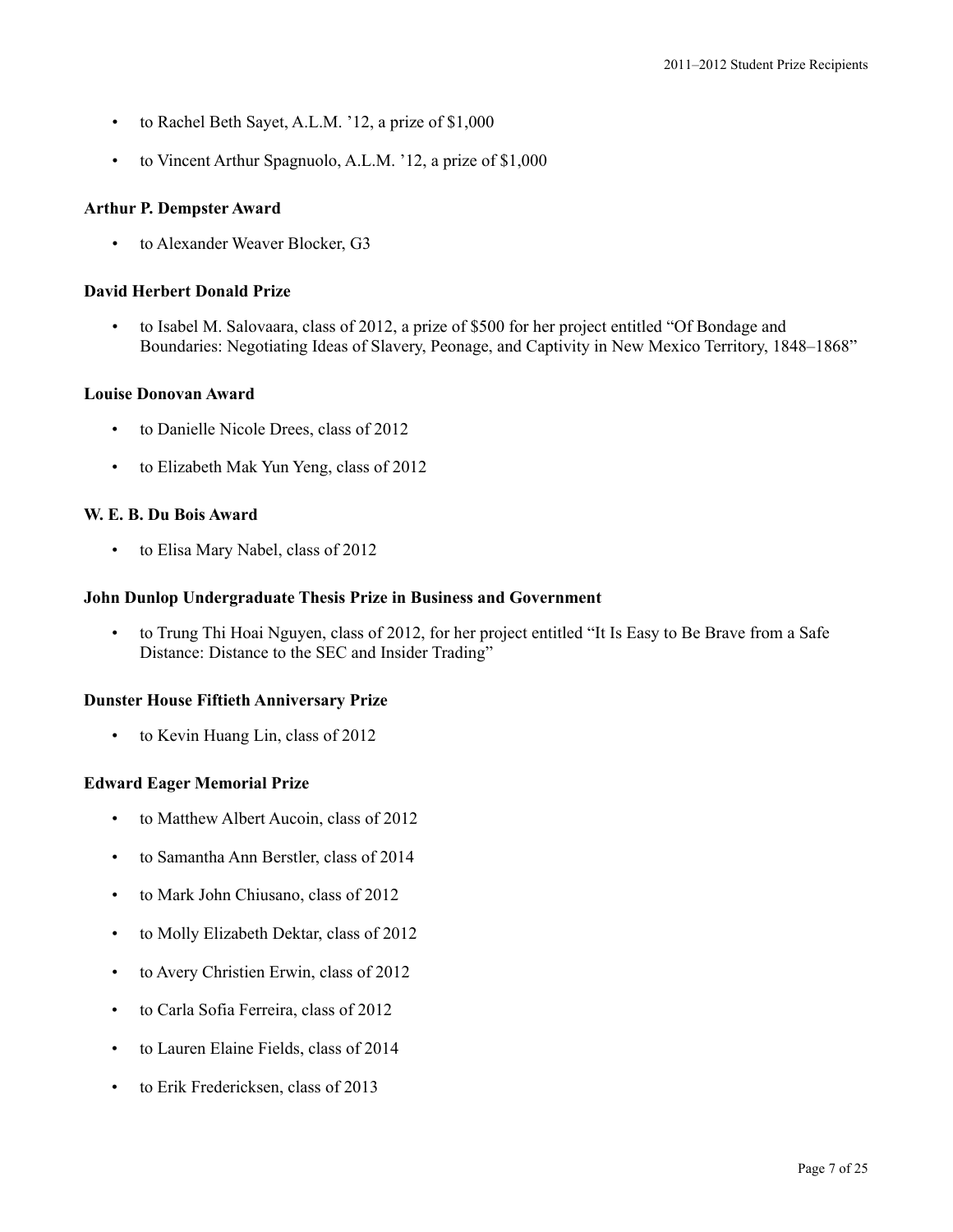- to Naomi Christine Funabashi, class of 2012
- to Julian Baird Gewirtz, class of 2013
- to Nasir Wali Husain, class of 2012
- to Charlotte Annie Lieberman, class of 2013
- to Robertson Moorman McAnulty, class of 2012
- to Stephanie Leah Newman, class of 2013
- to Joshua Graham Wilson, class of 2013
- to Justin Wymer, class of 2012

#### **Susan C. Eaton Fellowship in Organizing, Leadership, and Social Change**

• to Nancy Yinan Xie, class of 2013, a prize of \$750

### **Ralph Waldo Emerson Prize**

• to Camille Serafina Owens, class of 2013

#### **Enel Endowment Prize for Best Undergraduate Paper or Senior Thesis**

• to Eric Lu, class of 2012, a prize of \$1,000 for his project entitled "The Impacts of Green Pigovian Taxes on Urban Inequality in China"

#### **Ethnic Studies Thesis Prize**

- to Sarah Akhtar, class of 2012, for her project entitled "The Government's Children: Orphans' Rights in Morocco and Tunisia"
- to Sharon Kim, class of 2012, for her project entitled "'A Fragile Possession': Tuol Sleng Museum and the Construction of Social Memory in and beyond Post-Genocide Cambodian Society"

#### **Extension School Commencement Speaker Prize**

- to Peter Liang-Jun Chen, A.L.M. '12, a prize of \$1,000
- to John Francis Griffin, A.L.M. '11, a prize of \$1,000
- to Jonathan Cogswell Lane, A.L.B. '12, a prize of \$1,000

# **Suzanne Farrell Dance Prize**

• to Merritt Alexandra Moore, class of 2012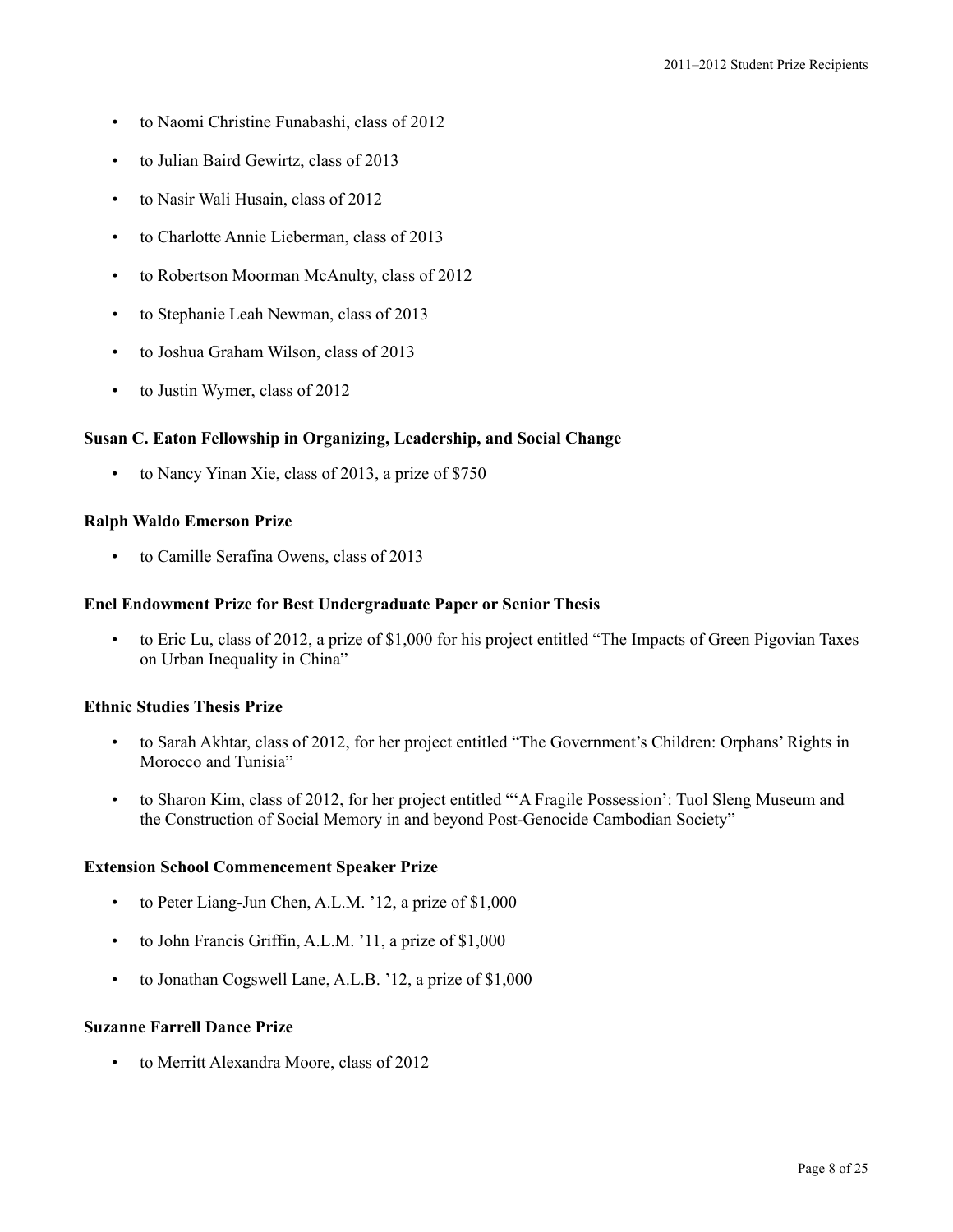#### **Captain Jonathan Fay Prize**

- to Victoria Esther Koski-Karell, class of 2012, a prize of \$3,000 for her project entitled "Coping with Kolera: Encountering the Unknown in North Haiti"
- to Justin Wymer, class of 2012, a prize of \$3,000 for his project entitled "Genius Loci"

### **William Scott Ferguson Prize**

• to Brendan Anthony Maione-Downing, class of 2013, a prize of \$500 for his project entitled "For the Honour of the World: Giovanni Giustiniani and Constantinople's Last Stand"

### **Edward L. Fireman Award**

to James Francis Steiner, Ph.D. '12

### **Howard T. Fisher Prize**

- to Dongsei Kim, MDes '12, for his project entitled "The Demilitarized Zone: Redrawing the 151-mile Border between North and South Korea"
- to Todd Lewis Mostak, A.M. '12, for his project entitled "Twitter HeatMapper"

### **William Plummer French Prize**

to Gloria Denise Henderson, class of 2012

#### **Sophia Freund Prize**

- to George Huang, class of 2012, a prize of \$1,000
- to Kwon-Yong Jin, class of  $2012$ , a prize of  $$1,000$

#### **Paul Revere Frothingham Scholarship Prize**

to Anne Genevieve Douglas, class of 2012

#### **Albert M. Fulton, Class of 1897, Prize**

• to Herrissa Deborah Lamothe, class of 2012, for her project entitled "Gestión-ing the State: Community Management of State-Society Interactions in Rural Peru"

#### **Lloyd McKim Garrison Prize**

- to Carla Sofia Ferreira, class of 2012
- to Stephanie Leah Newman, class of 2013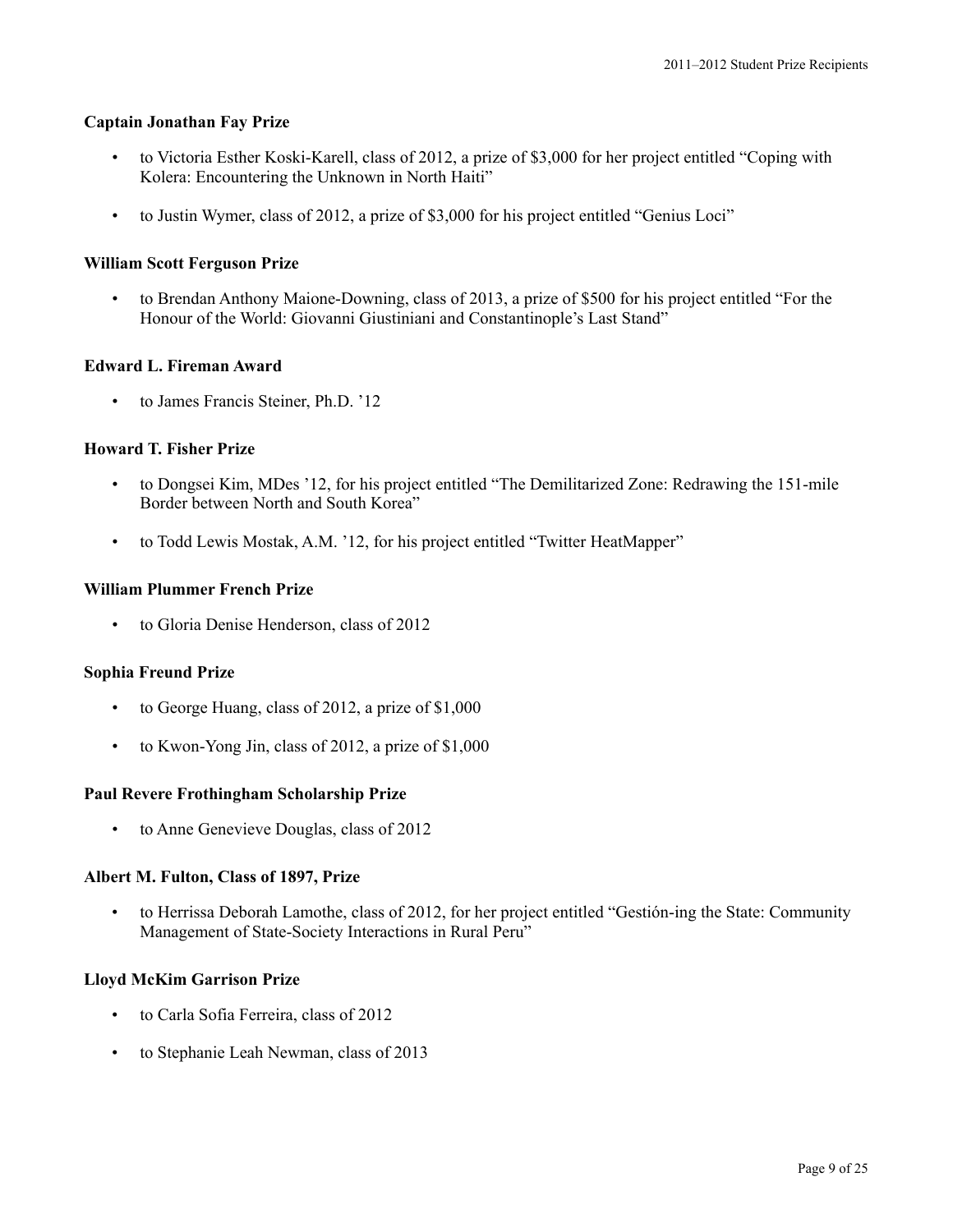### **Leo Goldberg Prize in Astronomy**

- to Marion Inge Dierickx, class of 2012
- to Christopher W. Jensen, class of 2012

# **Gertrude and Maurice Goldhaber Prize**

- to Ashwin Rastogi, G4
- to Benjamin Norman Spaun, G4

### **Reverend Peter J. Gomes Prize in Religion and Ethnicity**

to Iman Chante Taylor, class of 2012

### **Graduate English Commencement Oration Prize**

• to Jonathan Keith Ranta Service, Ph.D. '12, a prize of \$1,000

### **John Green Prize**

• to Jorge Andres Ballesteros, class of 2013, a prize of \$8,577.38

### **Kate and Max Greenman Prize**

- to Nathaniel Wald Donahue, class of 2015
- to Pragya Kakani, class of 2014
- to Coulter P. King, class of 2013
- to Alexander Loomis, class of 2012
- to Benjamin Sprung-Keyser, class of 2015
- to Joshua Zoffer, class of 2014

#### **Seymour E. and Ruth B. Harris Dunster House Prize**

- to Whitney Rebecca Sobel Fitts, class of 2012
- to Gregory Andrew Leya, class of 2012

### **Seymour E. and Ruth B. Harris Prize for Honors Thesis in Economics**

• to Trung Thi Hoai Nguyen, class of 2012, a prize of \$3,500 for her project entitled "It Is Easy to Be Brave from a Safe Distance: Distance to the SEC and Insider Trading"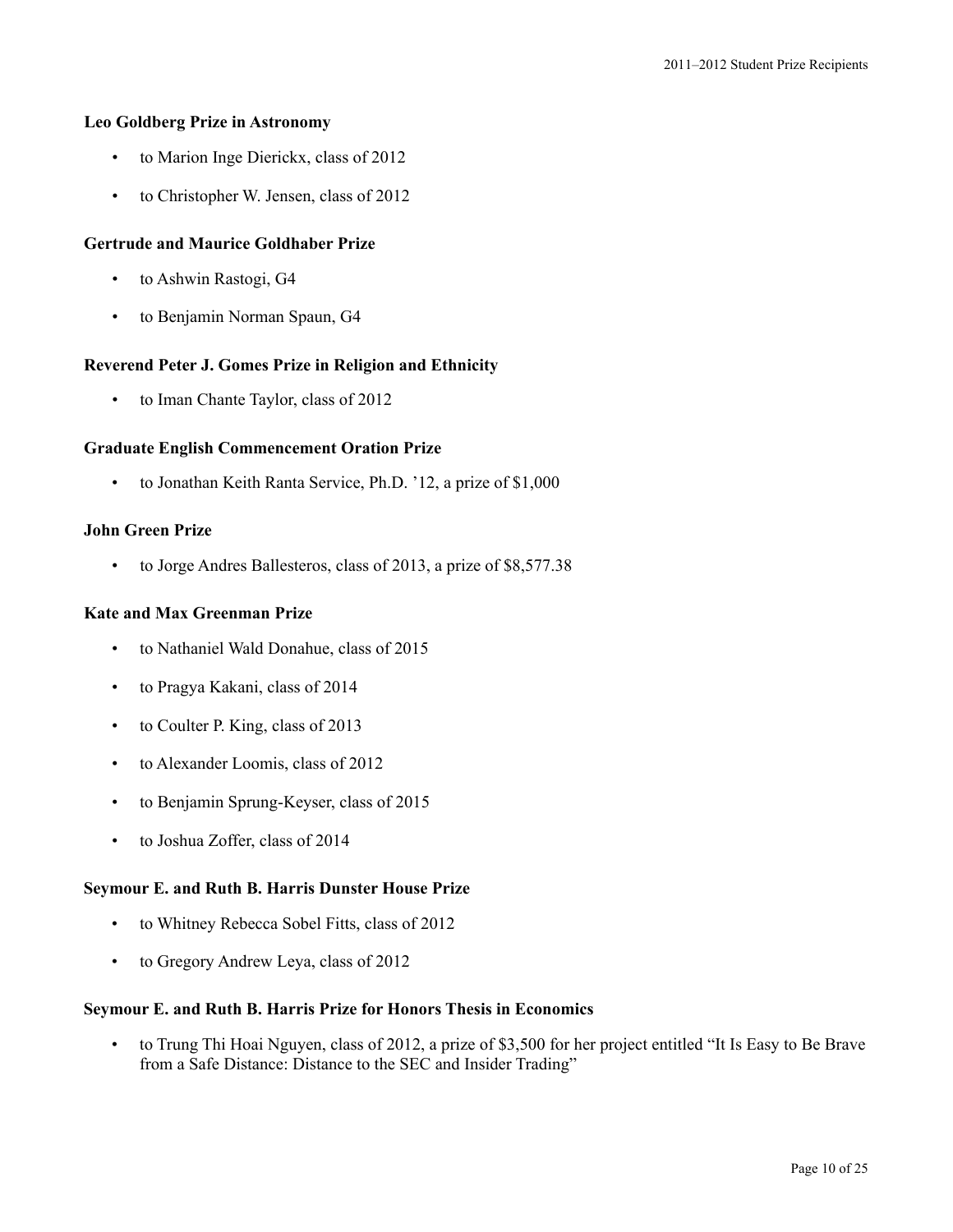# **Seymour E. and Ruth B. Harris Prize for Honors Thesis in the Social Sciences**

• to Timothy James Lambert, class of 2012, a prize of \$3,500 for his project entitled "Beyond Patron and Client: Corruption, Democracy, and the Aid Industry in Kenya"

# **Harvard College Women's Leadership Award**

• to Naseemah Yaasameen Mohamed, class of 2012

# **Harvard Monthly Prize**

• to Talia Brach Lavin, class of 2012

# **Harvard-Radcliffe Foundation for Women's Athletics Award**

• to Kirsten Amy Jorgensen, class of 2012

# **Roger Conant Hatch Prizes for Lyric Poetry**

- to Matthew Albert Aucoin, class of 2012
- to Justin Wymer, class of 2012

# **Lawrence J. Henderson Prize**

- to Stephanie Lin, class of 2012, a prize of \$500 for her project entitled "Integration of the ER and Oxidative Stress Responses through SKN-1"
- to Yuying Luo, class of 2012, a prize of \$500 for her project entitled "53BP1 Regulates the Aurora A/TPX2 Complex"

# **Department of History Prize**

• to Brett Alyson Rosenberg, class of 2012, a prize of \$100 for her project entitled "Prospect for America: Nelson Rockefeller, the Special Studies Project, and the Search for America's Best and Brightest, 1956– 1961"

# **Department of History Undergraduate Essay Prize**

• to Elizabeth Conlon Ahern, class of 2013, a prize of \$100 for her project entitled "The Benefits of Pink Think: A History of the Mary Kay Cosmetics Company in Domestic and Global Contexts"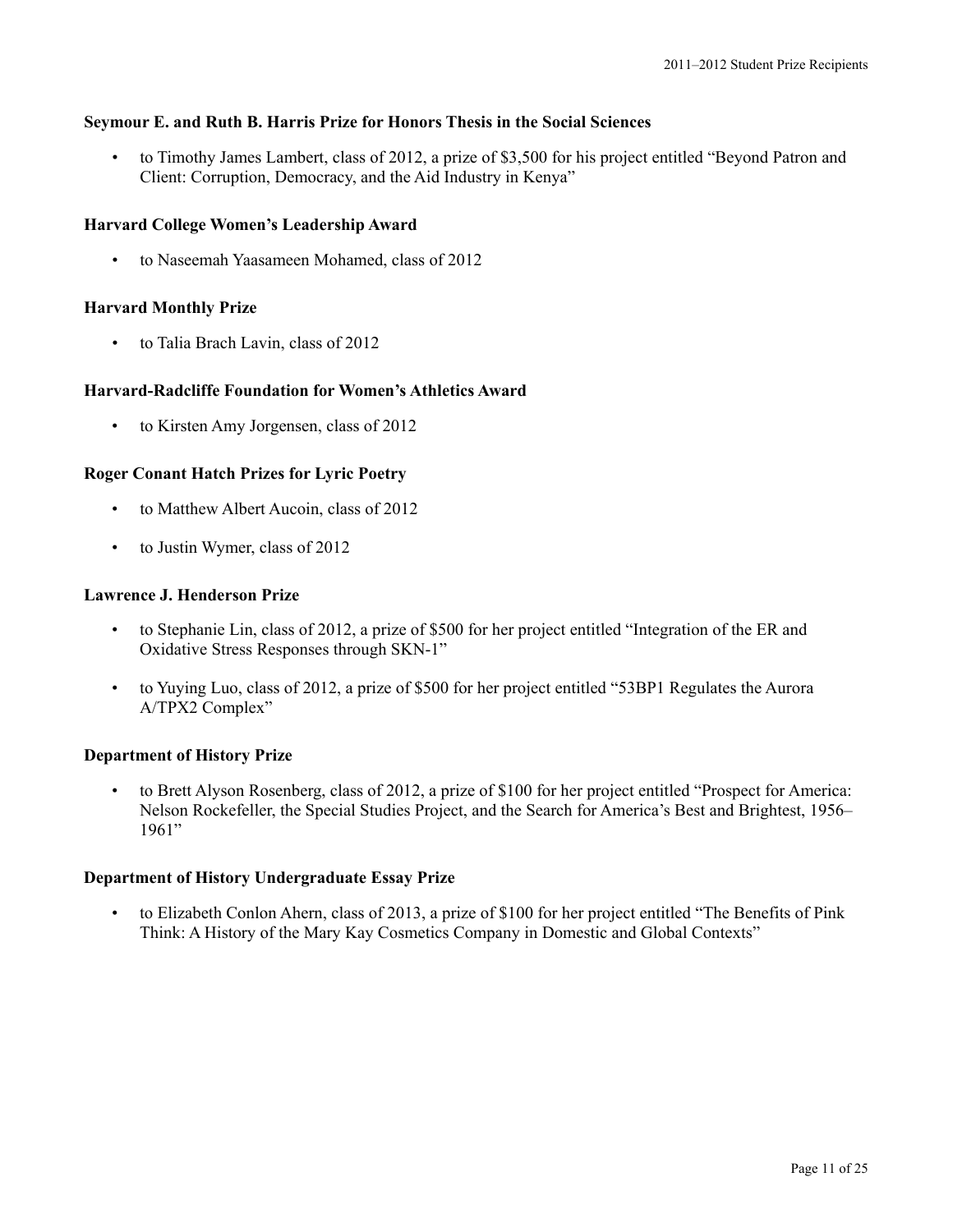# **Philip Hofer Prize for Collecting Books or Art**

- to Carla Denny Martin, Ph.D. '12, a first-place prize of \$2,000 for her project entitled "'Nos Lingua, Nos Kultura, Nos Identidadi' ('Our Language, Our Culture, Our Identity'): Books in and about Cape Verdean Creole"
- to Amaury Milton Berzin, class of 2012, a second-place prize of \$1,000 for his project entitled "Coins at the Crossroads: The Evolution of the Greek Numismatic Tradition in Pre-Islamic Afghanistan, Pakistan, and India"
- to Alexis Stephania Harrison, G6, a second-place prize of \$1,000 for her project entitled "The Dragon's Jug: A Collection of Illustrations of Reptiles and Amphibians on Bottles"
- to Alexis Bianca Agliano Sanborn, G1, a third-place prize of \$500 for her project entitled "A Nostalgic Journey: Women, Nature, and Fantasy through Japanese Prints and Paintings"
- to Alexandra Christine Jumper, class of 2012, a third-place prize of \$500 for her project entitled "Children's Books: Juvenile Stories in My Grown-up Life"

# **Thomas Temple Hoopes Prize**

- to Marc Frederick Aidinoff, class of 2012, a prize of \$4,000 for his project entitled "Doing One's Damnedest: Science and General Education at Postwar Harvard University"
- to Sarah Akhtar, class of 2012, a prize of \$4,000 for her project entitled "The Government's Children: Orphans' Rights in Morocco and Tunisia"
- to Ross Peter Anderson, class of 2012, a prize of \$4,000 for his project entitled "On the origin of micaceous spherules from the Neoproterozoic Bonahaven Formation, Islay, Scotland"
- to Matthew Albert Aucoin, class of 2012, a prize of \$4,000 for his project entitled "Aftermusic"
- to Tarek Julian Austin, class of 2012, a prize of \$4,000 for his project entitled "The End of Europe?"
- to Shika Card, class of 2012, a prize of \$4,000 for her project entitled "Approaching the End of Life: The Practice of Caregiving in Aging, Illness, and Death in Beijing, China"
- to Caitlin Elizabeth Carey, class of 2012, a prize of \$4,000 for her project entitled "An fMRI Investigation of Automatic Simulation in Schizophrenia"
- to Jill Ruth Carlson, class of 2012, a prize of \$4,000 for her project entitled "The Gods of Governors of the Roman Provinces"
- to Chen Chen, class of 2012, a prize of \$4,000 for her project entitled "Development and Validation of an In Vivo Screen for Secreted Proteins that Modulate Glucose Handling Identifies Interleukin-6 Family Members as Potent Hypoglycemic Agents"
- to Sway Peng Chen, class of 2012, a prize of \$4,000 for her project entitled "Functional analysis of the *Caenorhabditis elegans* L1 larval motor circuit"
- to Mark John Chiusano, class of 2012, a prize of \$4,000 for his project entitled "Marine Park: Stories"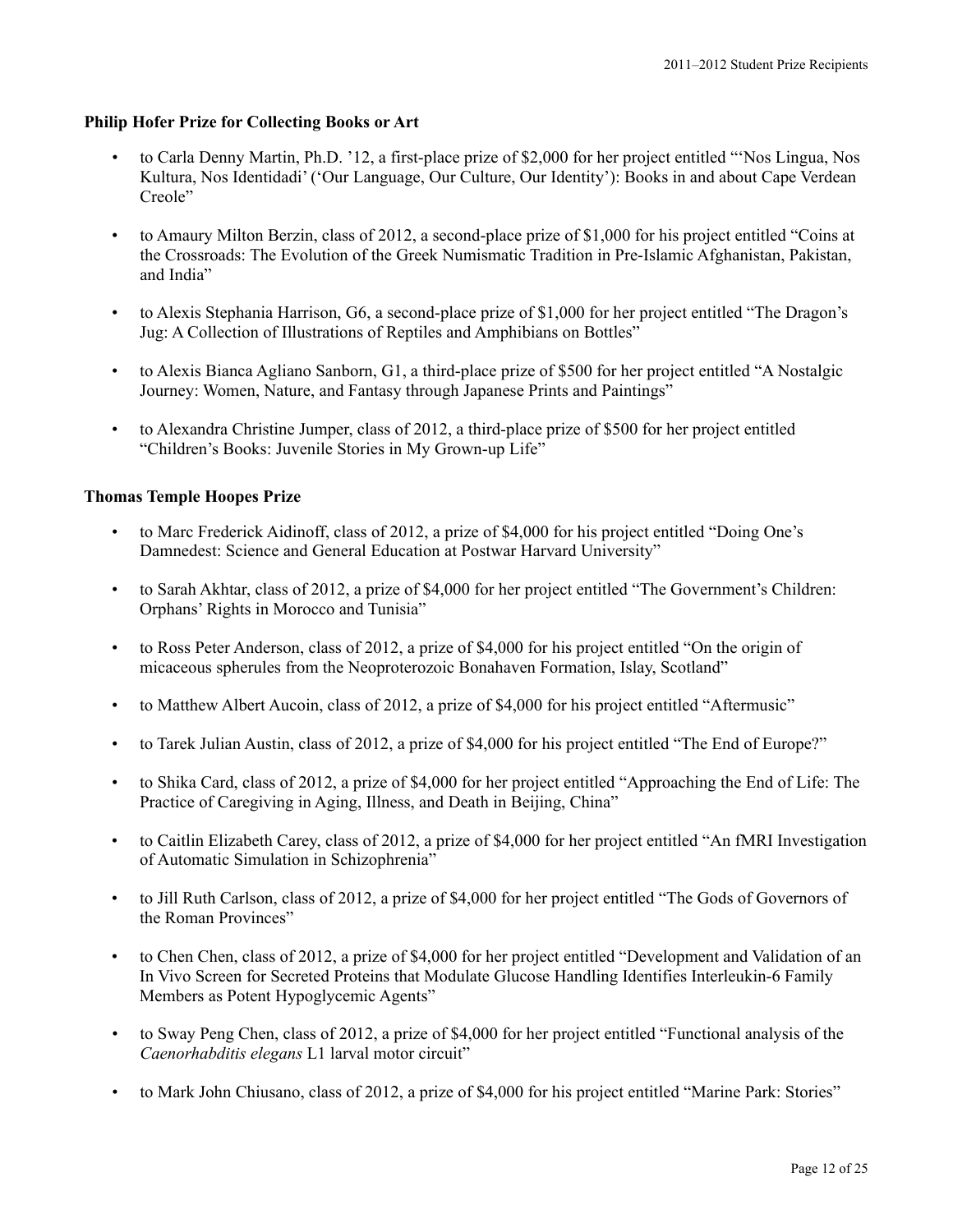- to Kerry Knowles Clark, class of 2012, a prize of \$4,000 for her project entitled "The Invention and Reinvention of Instrumental Variables Regression: Philip and Sewall Wright's Method of 'Additional Factors"
- to Alissa Suzanne Costello, class of 2012, a prize of \$4,000 for her project entitled "Towards a New Synthesis of the Individual and Society: Reconceptualizing Liberation in Postcolonial Tanzania"
- to Schuyler Hembrock Daum, class of 2012, a prize of \$4,000 for her project entitled "*Intus habes quem poscis*: Cannibalism from Thyestean Banquets to the Last Supper"
- to Francis Deng, class of 2012, a prize of \$4,000 for his project entitled "A molecular signature for human pancreatic β-cells enables transcriptional assessment of human embryonic stem cell-derived insulinproducing cells"
- to Marion Inge Dierickx, class of 2012, a prize of \$4,000 for her project entitled "Constraining Local Group Dark Matter Using M33's Past Orbit"
- to Manning Ding, class of 2012, a prize of \$4,000 for her project entitled "The Engine of Development: Estimating the Impact of Early Chinese Railways on Population Density"
- to Thomas Booth Salomon Dolinger, class of 2012, a prize of \$4,000 for his project entitled "'This Incommensurably Wide Way': John Ashbery and the Long Poem"
- to William Edmond Eger, class of 2012, a prize of \$4,000 for his project entitled "Hanging Together: Overcoming Divisions in the Tea Party Movement"
- to Farha Aziz Faisal, class of 2012, a prize of \$4,000 for her project entitled "Due Process Protections in the War on Terrorism: A Comparative Analysis of Security-Based Preventive Detention in the United States and the United Kingdom"
- to Adina Roxana Feier, class of 2012, a prize of \$4,000 for her project entitled "Methods of Proof in Random Matrix Theory"
- to Kevin Welsh Fogarty, class of 2012, a prize of \$4,000 for his project entitled "Galaxy Cluster Mass Proxies: Examining X-Ray and Sunyaev-Zel'dovich Effect Observations of 114 Galaxy Clusters in the Planck Early SZ Catalog"
- to Eva Mae Gillis-Buck, class of 2012, a prize of \$4,000 for her project entitled "Cerebral interhemispheric connectivity and autism: A laboratory investigation of Dkk3 function in the postmitotic development of callosal projection neuron subpopulations, and a historical analysis of the reported male prevalence of autism and the 'extreme male brain' theory"
- to Benjamin Tyler Hand, class of 2012, a prize of \$4,000 for his project entitled "Utilitarianism and Democracy: From Bentham to Austin"
- to Max Reuben Harris, class of 2012, a prize of \$4,000 for his project entitled "When a Dollar Wasn't Worth a Buck: The Greenback Reserve, the Treasury, and the Interconnection between Fiscal and Monetary Policy, 1869–1874"
- to Keri Angelica Hartman, class of 2012, a prize of \$4,000 for her project entitled "A Politics of Blood: Marking the Boundaries of Race, Class, Gender, and Nation in Online White Separatist Discourse"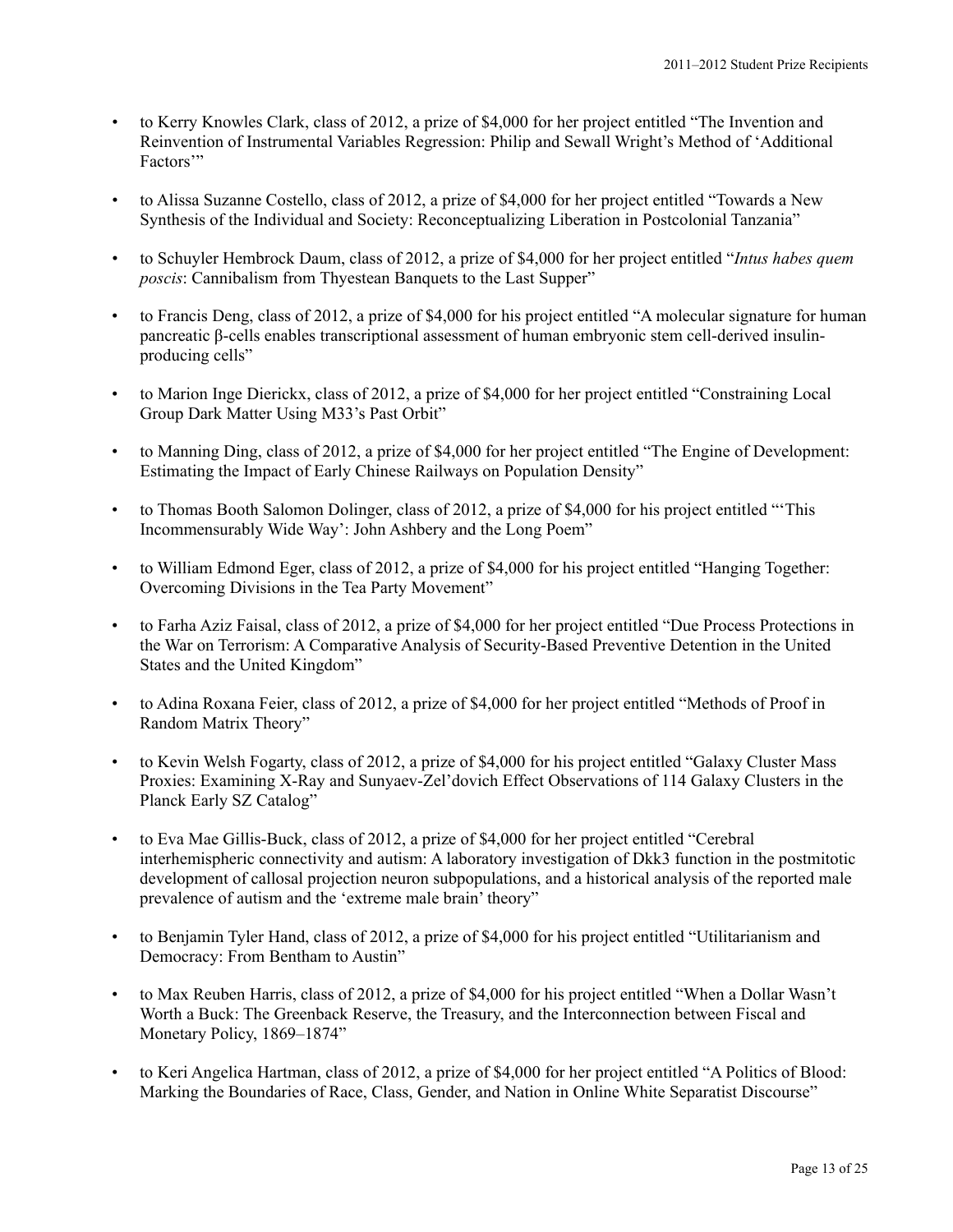- to Winston Sinclair Hill, class of 2012, a prize of \$4,000 for his project entitled "God Brought It to That Issue at Last"
- to Rachel Reisner Hinman, class of 2012, a prize of \$4,000 for her project entitled "Measurement of the ZZ production cross section and limits on anomalous triple gauge couplings at  $\sqrt{s}$ =7TeV"
- to Chase Wenxuan Hu, class of 2012, a prize of \$4,000 for his project entitled "Tracing the American Dream: A Quantitative Approach to Attitudes"
- to Melody Yin Hu, class of 2012, a prize of \$4,000 for her project entitled "NKCC1 Expression on Oligodendrocytes during Development and Following Perinatal Hypoxia-Ischemia: Conferring Vulnerability to Periventricular Leukomalacia?"
- to Zachariah Pietro Hughes, class of 2012, a prize of \$4,000 for his project entitled "Masks of Glamour, Screens of Discipline: The History of Sunglasses in America"
- to Allan Claude Jean-Baptiste, class of 2012, a prize of \$4,000 for his project entitled "The Haitian Cholera Epidemic: The Role and Interaction of Human and Environmental Factors in the Transmission of *Vibrio cholerae*"
- to Kwon-Yong Jin, class of 2012, a prize of \$4,000 for his project entitled "Turning Steel into Gold: A Study of the Effects of the U.S. Steel Safeguard Tariff of 2002–2003 on the American Steel Industry's Profitability"
- to Ioannis Kalogirou Valtis, class of 2012, a prize of \$4,000 for his project entitled "Characterization of pericytes in the neural stem cell microenvironment"
- to Jocelyn Grace Karlan, class of 2012, a prize of \$4,000 for her project entitled "Bilingual Bi-Personality: How Language Shapes Implicit Attitudes and Self-Concept"
- to Jonathan Max Kaufman, class of 2012, a prize of \$4,000 for his project entitled "Islam(s) on the Border: Authenticity, Imagined Geographies, and Ethnic Boundaries in a Chinese and Burmese Muslim Community"
- to Meredith Helen Keffer, class of 2012, a prize of \$4,000 for her project entitled "Following la Difunta"
- to Sharon Kim, class of 2012, a prize of \$4,000 for her project entitled "'A Fragile Possession': Tuol Sleng Museum and the Construction of Social Memory in and beyond Post-Genocide Cambodian Society"
- to Danielle Julie Kolin, class of 2012, a prize of \$4,000 for her project entitled "Students for Hire: Decentralized Matching and Signaling Mechanisms in Harvard's On-Campus Interview Internship Market"
- to Victoria Esther Koski-Karell, class of 2012, a prize of \$4,000 for her project entitled "Coping with Kolera: Encountering the Unknown in North Haiti"
- to Ethan Alexander Kruse, class of 2012, a prize of \$4,000 for his project entitled "A Systematic Search for New Kepler Circumbinary Planets"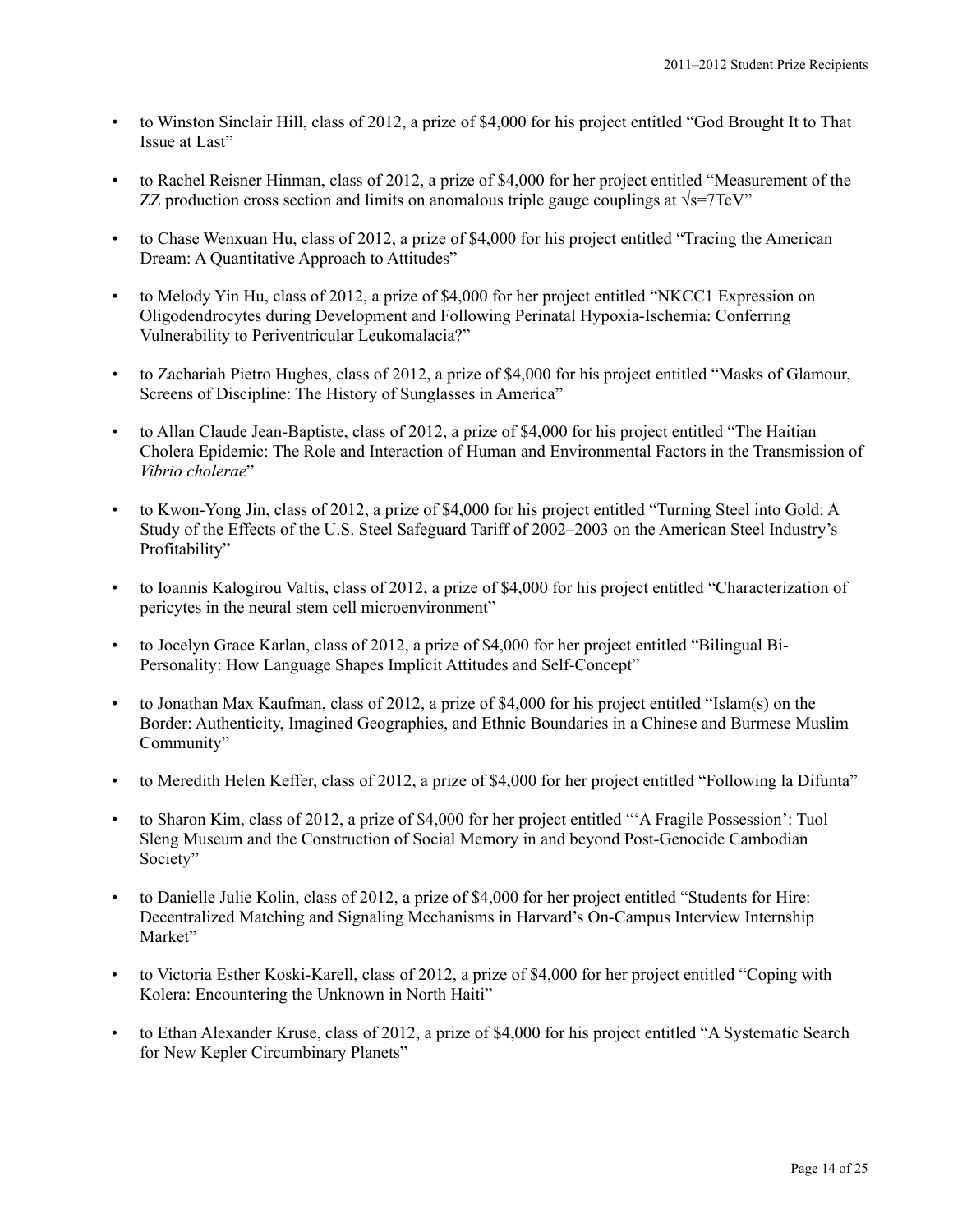- to Ian Neal Kumekawa, class of 2012, a prize of \$4,000 for his project entitled "To 'Strive Bravely Towards a Surer Goal': A. C. Pigou and the Origins of Welfare Economics"
- to Timothy James Lambert, class of 2012, a prize of \$4,000 for his project entitled "Beyond Patron and Client: Corruption, Democracy, and the Aid Industry in Kenya"
- to Talia Brach Lavin, class of 2012, a prize of \$4,000 for her project entitled "*Towards the Essence of Poetry* by Micah Yosef Berdichevsky: Translated, Annotated, and with a Critical Introduction by Talia Lavin"
- to Jennifer Lim, class of 2012, a prize of \$4,000 for her project entitled "Wendy's Game"
- to Stephanie Lin, class of 2012, a prize of \$4,000 for her project entitled "Integration of the ER and Oxidative Stress Responses through SKN-1"
- to Rachel Tamar Lipson, class of 2012, a prize of \$4,000 for her project entitled "Race for the Budget: Diversity and Community in School District Elections"
- to Eric Lu, class of 2012, a prize of \$4,000 for his project entitled "The Impacts of Green Pigovian Taxes on Urban Inequality in China"
- to Christopher Matthew Madl, class of 2012, a prize of \$4,000 for his project entitled "Alginate" Hydrogels for Control of Mesenchymal Stem Cell Deployment and Differentiation"
- to Dylan Robert Matthews, class of 2012, a prize of \$4,000 for his project entitled "Get Happy: A Defense of Act Utilitarianism"
- to James Kelly McAuley, class of 2012, a prize of \$4,000 for his project entitled "Decision in Bordeaux: Eduardo Propper de Callejón, the Problem of the Jewish Refugees, and Actor-Network Theory in Vichy France, 1940–1941"
- to Xiaoli Mi, class of 2012, a prize of \$4,000 for her project entitled "Embryonic Stem Cells Can Reconstitute the Epigenetic Landscape of H3K27me3 after Global Erasure"
- to Lavinia Ruxandra Mitroi, class of 2012, a prize of \$4,000 for her project entitled "From the *Orfanotrofia* to the Institutions for Irrecoverables: Tracing the origins of institutional care for orphaned and abandoned children in Romania"
- to Abigail Rose Modaff, class of 2012, a prize of \$4,000 for her project entitled "Dilemmas of Popular Revolution: Popular Sovereignty and the Crowd in Post-Revolutionary America and Russia"
- to Julian Moll-Rocek, class of 2012, a prize of \$4,000 for his project entitled "The effects of selective logging on *Bertholettia excelsa* natural regeneration: An investigation of compatibility for multiple-use forest management in Madre de Dios, Peru"
- to Kevin Michael Neylan, class of 2012, a prize of \$4,000 for his project entitled "Revitalizing Practical Philosophy: Heidegger, Aristotle, and the Roots of Theory"
- to Trung Thi Hoai Nguyen, class of 2012, a prize of \$4,000 for her project entitled "It Is Easy to Be Brave from a Safe Distance: Distance to the SEC and Insider Trading"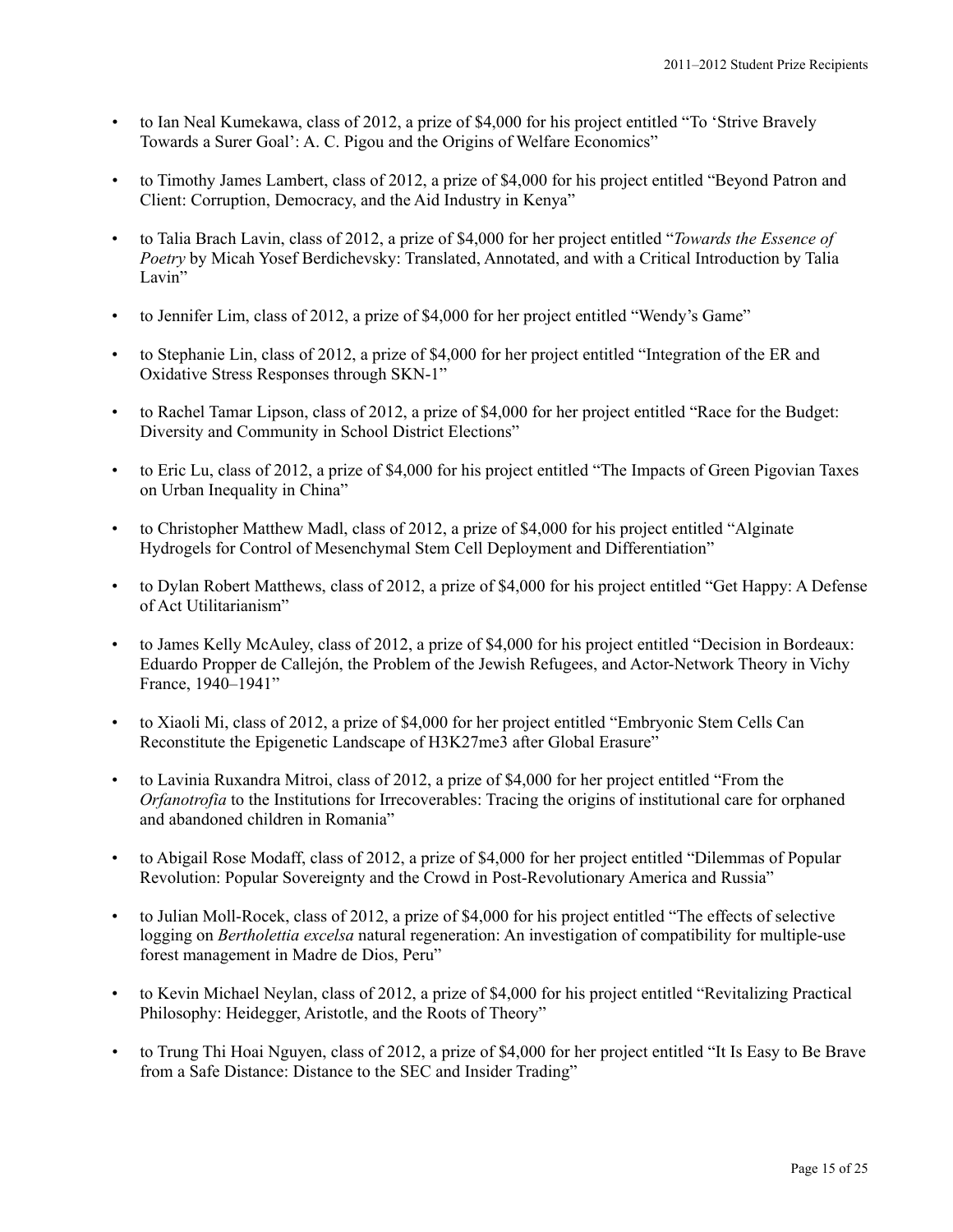- to Maya Esther Pena, class of 2012, a prize of \$4,000 for her project entitled "A Cup and a Half of Health: The History of Flour Enrichment in the United States, 1910–1955"
- to Sara Cristina Plana, class of 2012, a prize of \$4,000 for her project entitled "Civil-Military Criminals: An Analysis of Wartime and Postwar Violence Variation in Bosnia-Herzegovina, Croatia, and Serbia"
- to Catherine Taylor Poor, class of 2012, a prize of \$4,000 for her project entitled "Surviving Stigma: Narratives of Depression from Shanghai, China"
- to Mark Nasef Ragheb, class of 2012, a prize of \$4,000 for his project entitled "Spatial and Temporal Regulation of Genetic Diversity in Mycobacteria"
- to Alexandra Anwara Rahman, class of 2012, a prize of \$4,000 for her project entitled "Plantation University: Harvard Scientists at Soledad Plantation and Cuba's Transition from Slavery to Free Labor, 1880–1920"
- to Sana Raoof, a prize of \$4,000 for her project entitled "A One-Shot Germinal Center Model under Protein Structural Stability Constraints"
- to Ellen Lucy Rice, class of 2012, a prize of \$4,000 for her project entitled "The Dynamics of Intermittent Latent Reservoir Stimulation as a Tool for Eradication of Human Immunodeficiency Virus (HIV) Infection"
- to Thomas Sean Rice, class of 2012, a prize of \$4,000 for his project entitled "A Hierarchical Catalog of Molecular Clouds in the Milky Way"
- to Riva Jyoti Riley, class of 2012, a prize of \$4,000 for her project entitled "Watching the Watchmen: Evidence for Mixed-Species Associations and a Novel Social Behavior in Corydoras"
- to Antonia Michelle Rosen Peacocke, class of 2012, a prize of \$4,000 for her project entitled "Empathy and Expression in Art: On the Possibility of Lawlike Aesthetic Dependence"
- to Betty Julia Rosen, class of 2012, a prize of \$4,000 for her project entitled "Reading Realities: Approaches to the 'Incomprehensible' in Hasan Mutlak's *Dābādā* and Yoel Hoffmann's *The Shunra and the Schmetterling*"
- to Brett Alyson Rosenberg, class of 2012, a prize of \$4,000 for her project entitled "Prospect for America: Nelson Rockefeller, the Special Studies Project, and the Search for America's Best and Brightest"
- to Emelyn Ann Rude, class of 2012, a prize of \$4,000 for her project entitled "Tastes like Chicken: A History of Making and Eating Meat in America"
- to Ashin Dhiren Shah, class of 2012, a prize of \$4,000 for his project entitled "On Coordinating Electricity Markets: Smart Power Scheduling for Demand Side Management and Economic Dispatch"
- to Fei Song, class of 2012, a prize of \$4,000 for her project entitled "Expression and Function of the Mammalian SID-1 Orthologs, SidT2, and SidT2"
- to Kenric Tam, class of 2012, a prize of \$4,000 for his project entitled "Directed Differentiation of Human Pluripotent Stem Cells into White and Brown Adipocytes Using Synthetic Modified RNA"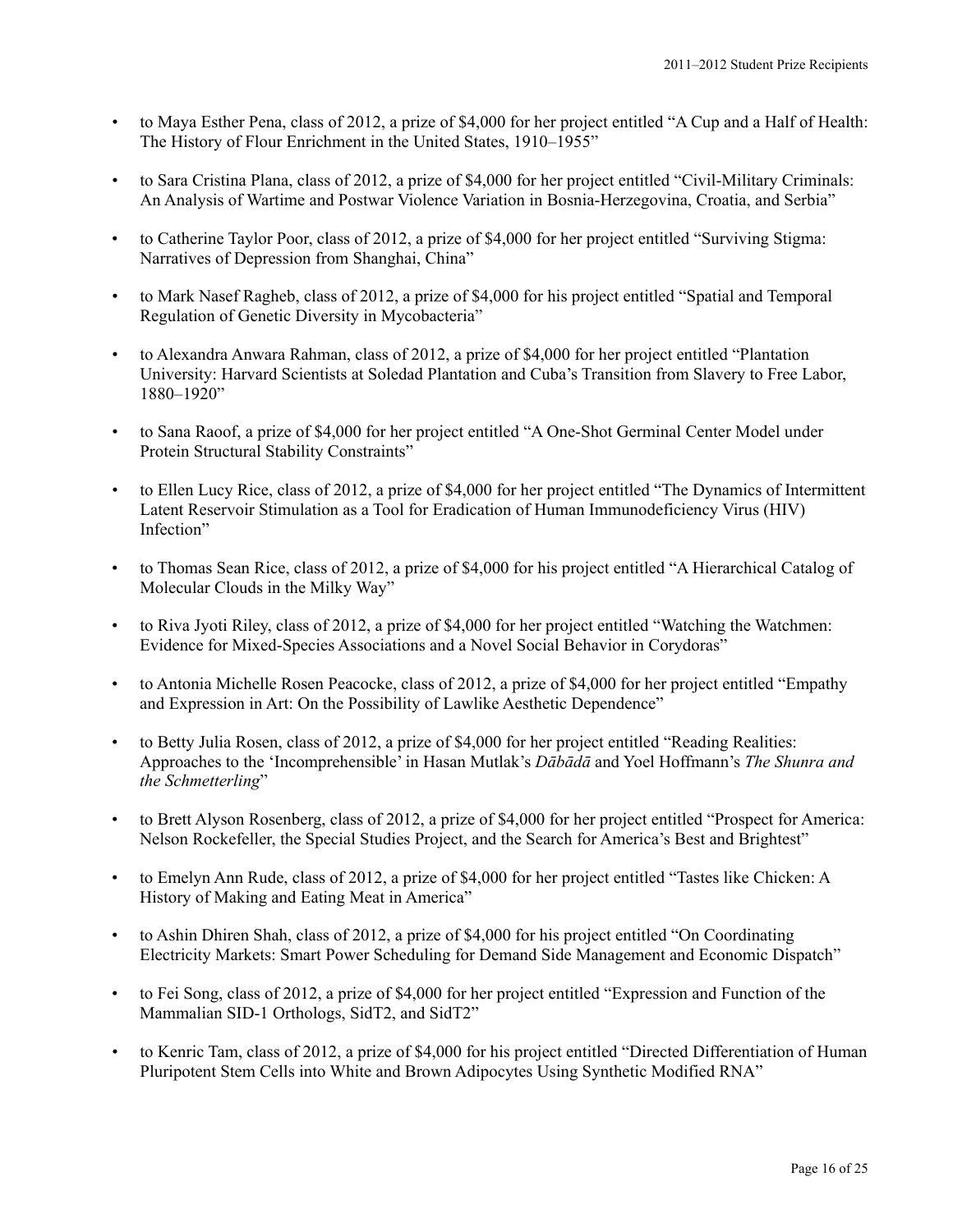- to Colin Guo Xuan Teo, class of 2012, a prize of \$4,000 for his project entitled "Sculpting the Flower: A Single Gene Duplication Underlies Complex Patterns of Functional Evolution in the Columbine Flower"
- to Alexandro Eugene Trevino, class of 2012, a prize of \$4,000 for his project entitled "The contribution of secretory leukocyte protease inhibitor to the generation and maintenance of inflammatory pain"
- to Priscilla Grace Wang, class of 2012, a prize of \$4,000 for her project entitled "Netrin-1 Promotes Glioblastoma Invasion and Angiogenesis through a Cathepsin B-Dependent Mechanism"
- to Emma Winsor Wood, class of 2012, a prize of \$4,000 for her project entitled "Fleeing the Poetic Convent: Elena Shvarts's 'Works and Days' and Problems of Female Authorship in the Late Soviet Literary Underground"
- to Vernon Wu, class of 2012, a prize of \$4,000 for his project entitled "CD1 Modulation of Decidual Immune Cell Activity"
- to Justin Wymer, class of 2012, a prize of \$4,000 for his project entitled "Genius Loci"
- to Chung Yao Yu, class of 2012, a prize of \$4,000 for his project entitled "Exploring Differences in Carbon Metabolism between Short-Fat and Long-Skinny *Ridgeia piscesae*"
- to Simone Ximeng Zhang, class of 2012, a prize of \$4,000 for her project entitled "Constructing the Riots: Interpretations and Consequences of the 2011 England Riots"

### **Charles Edmund Horman Prize**

• to Georgina Beth Parfitt, class of 2013

# **Kathryn Ann Huggins Prize**

• to Victoria Esther Koski-Karell, class of 2012

# **Human Developmental and Regenerative Biology Extraordinary Thesis Award**

• to Eva Mae Gillis-Buck, class of 2012, a prize of \$2,000 for her project entitled "Cerebral interhemispheric connectivity and autism: A laboratory investigation of Dkk3 function in the postmitotic development of callosal projection neuron subpopulations, and a historical analysis of the reported male prevalence of autism and the 'extreme male brain' theory"

#### **Human Developmental and Regenerative Biology Outstanding Thesis Award**

• to Ioannis Kalogirou Valtis, class of 2012, a prize of \$3,000 for his project entitled "Characterization of pericytes in the neural stem cell microenvironment"

#### **Intellectual Architecture Award**

• to Taj Emilio Tucker, class of 2012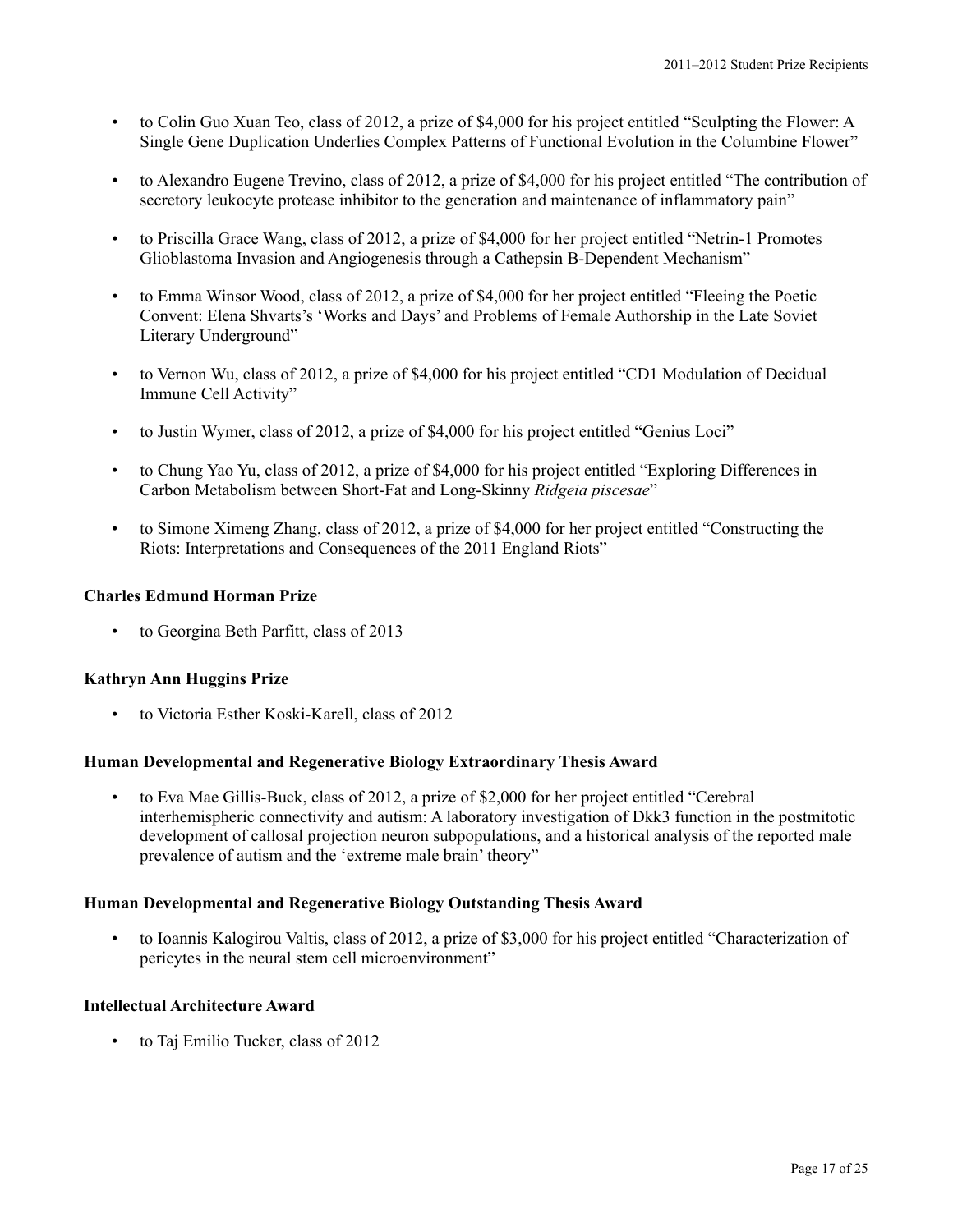#### **Ephraim Isaac Prize for Excellence in African Studies**

• to Victoria Esther Koski-Karell, class of 2012

# **Barbara Johnson Memorial Prize in Literature**

• to Sarah Lynn McCuskee, class of 2013

#### **Klein Family History Prize**

• to Gregory James Loan, A.L.M. '12, a prize of \$1,000

### **George Arthur Knight Prize**

• to Josiah Wolf Oberholtzer, G4, a prize of \$4,380.45 for his project entitled "*Mbrsi/aurora*, for string orchestra"

### **Morris Kronfeld Prize**

• to Allan Claude Jean-Baptiste, class of 2012

### **Lawrence Lader Prize in Expository Writing**

• to Natalie Irene Smith, class of 2015, for her project entitled "Kinetic Images, Static Words: The Reciprocal Relationship of Modern Ekphrasis"

### **Newbold Rhinelander Landon Memorial Scholarship Prize**

- to Nicholas Anthony Dube, class of 2012
- to John Hanahan Sigmier, class of 2012
- to Michael K. Velchik, class of 2012

#### **Harold Langlois Award**

to Linden Kathleen McEntire, A.L.M. '12, a prize of \$1,000

#### **Dorothy Hicks Lee Prize**

• to Naseemah Yaasameen Mohamed, class of 2012

### **Doris Cohen Levi Prize**

• to Stewart Nelson Kramer, class of 2012

### **Robert E. Levi Prize**

• to Anh Marie Lê, class of 2012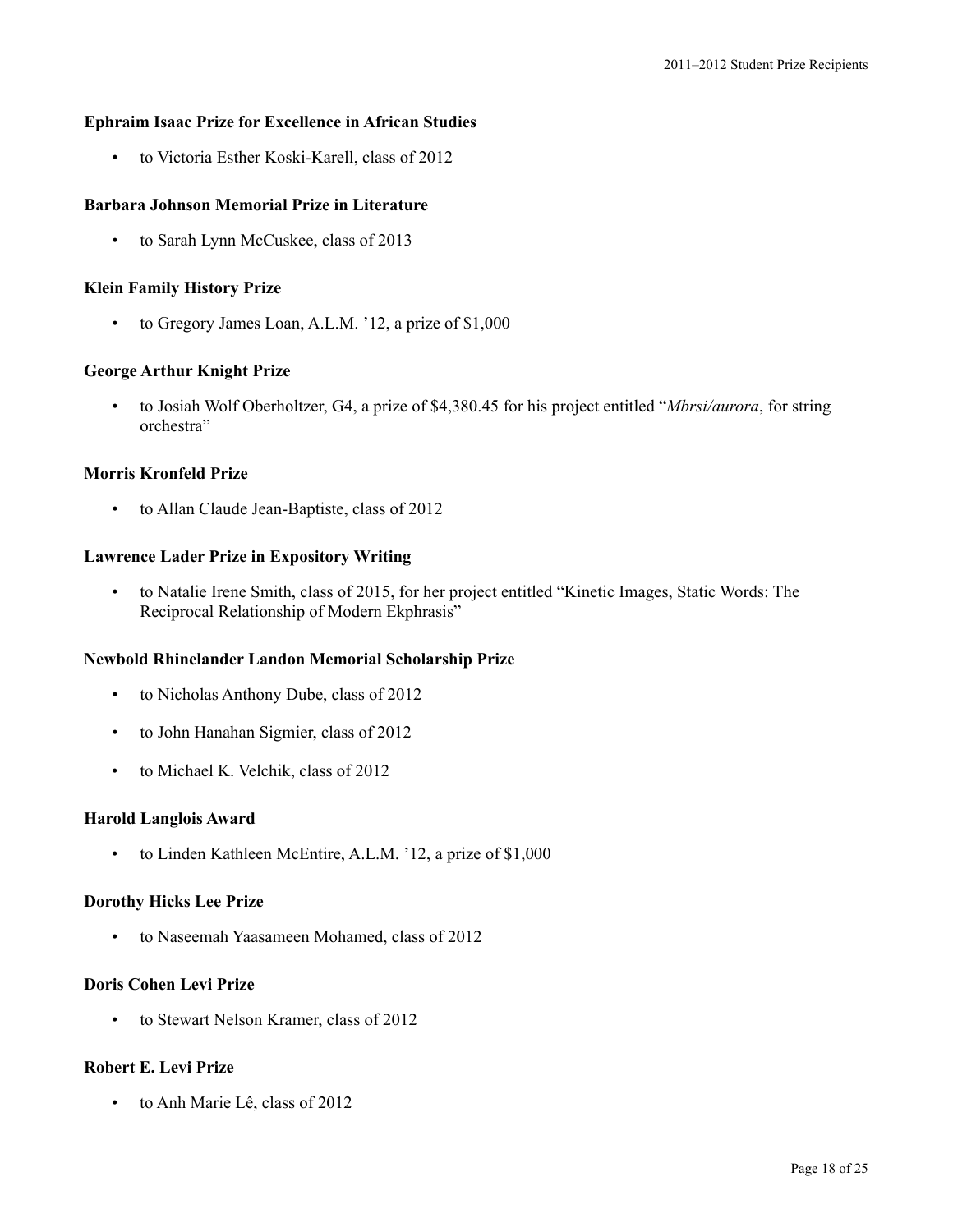# **Jonathan M. Levin Prize for Teaching and Social Justice**

• to Iman Chante Taylor, class of 2012

# **Jonathan Levy Award**

• to Ryan Paul Halprin, class of 2012

# **Alain LeRoy Locke Prize for Academic Excellence**

• to Tiana Hazel Williams, class of 2012

# **George Emerson Lowell Scholarship Prize**

• to Michael Cowett, class of 2013

# **Hugh F. MacColl Prizes**

• to Matthew Albert Aucoin, class of 2012, a prize of \$1,782.06 for his project entitled "Hart Crane"

# **Maurice Sedwell Ltd. Prize**

• to Naseemah Yaasameen Mohamed, class of 2012

# **Cecília Meireles Prize**

• to Timothy Patrick Linden, class of 2012, a prize of \$200 for his project entitled "Integração social através de projetos de arte e cultura"

# **Perry Miller Prize**

• to Natalie duPont Copeland Panno, class of 2012

# **Tazuko Ajiro Monane Prize**

- to Brittany Fay, class of 2012, a prize of \$2,000
- to Hyun Ho Kim, class of 2012, a prize of \$2,000

# **Sally and Cresap Moore Prize**

- to Arthur Robert Bartolozzi, class of 2012
- to Cyrus Benjamin Kornfeld, class of 2012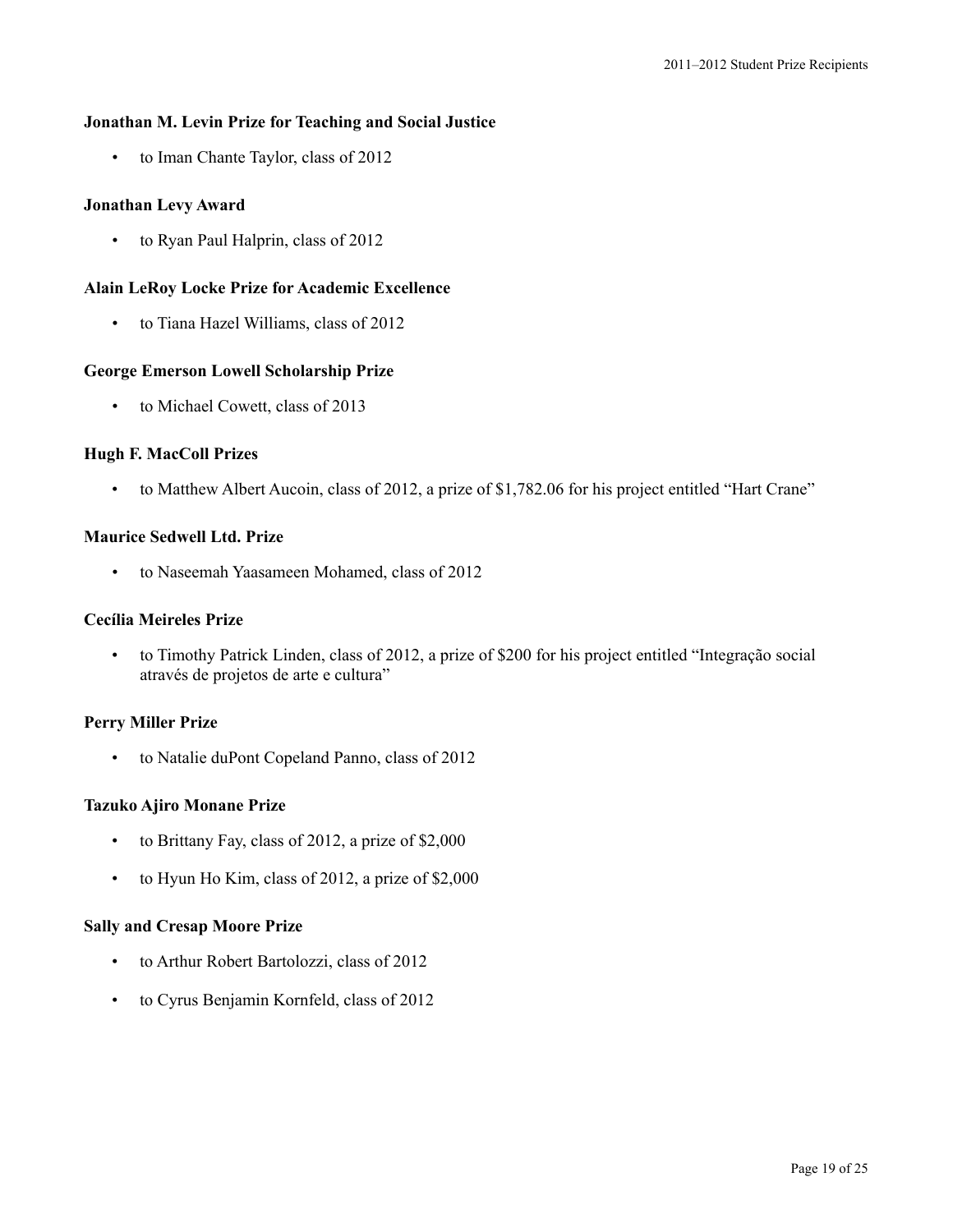# **Mossavar-Rahmani Center Prize for Best Master's Student Paper**

- to Francis Wing-Fai Choi, MPP '12, a prize of \$750 for his project entitled "The Value of America's Greatest Idea: Framework for Total Economic Evaluation of National Park Service Operations and Assets" (co-author with Timothy Marlowe)
- to Timothy Marlowe, MPP '12, a prize of \$750 for his project entitled "The Value of America's Greatest Idea: Framework for Total Economic Evaluation of National Park Service Operations and Assets" (coauthor with Francis Choi)

### **David B. Mumford Undergraduate Mathematics Prize**

• to Alex Lin Zhai, class of 2012, a prize of \$800

# **Oliver-Dabney Junior Prize in History and Literature**

• to Brittney Ellen Lewer, class of 2013

### **Oliver-Dabney Senior Prize in History and Literature**

• to Emma Winsor Wood, class of 2012

#### **Oliver-Dabney Sophomore Prize in History and Literature**

• to Molly Catherine Ryan, class of 2014

#### **Joseph Garrison Parker Prize**

• to Gregory Andrew Leya, class of 2012

#### **Lucy Allen Paton Prizes in the Humanities**

- to Isabel M. Salovaara, class of 2012, a prize of \$500
- to Kevin M. Stone, class of 2013, a prize of \$500

#### **Lee Patrick Award in Drama**

• to Nasir Wali Husain, class of 2012

#### **Pease Thesis Prize**

• to Erik Fredericksen, class of 2013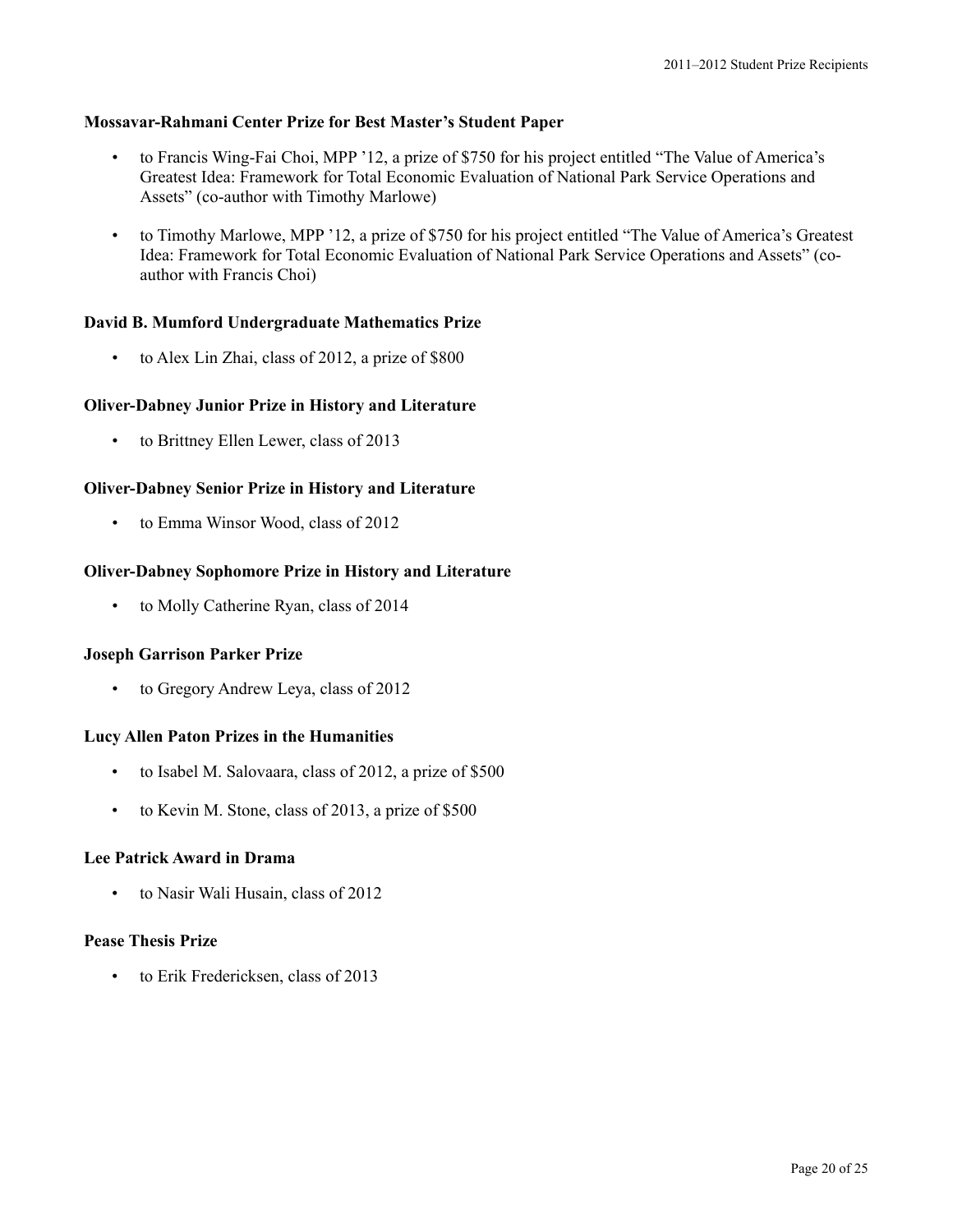# **Reginald H. Phelps Prize**

- to Kathryn Louise Lowry Bryant, A.L.B. '12, a first-place prize of \$2,500
- to Ian Michael Saunders, A.L.B. '12, a second-place prize of \$2,000
- to Jacob Louis Hoover, A.L.B. '12, a third-place prize of \$750
- to Ignacio Mauricio Riesco, A.L.B. '12, a third-place prize of \$750

# **Wendell Phillips Memorial Scholarship Prize**

• to Joshua Zoffer, class of 2014

# **Norman Podhoretz Prize in Jewish Studies**

- to Daniel Joseph Frim, class of 2014, for his project entitled "The 'Folk': Folk Knowledge and Folk Wisdom as Discursive Categories in the Babylonian Talmud"
- to Samuel Evan Milner, class of 2013, for his project entitled "To Exercise Firm Leadership: Conservative Judaism's Directives on Civil Rights"

# **Roger and Ann Porter Prize**

- to Gregory Andrew Leya, class of 2012
- to Brennan Ann Vail, class of 2012

# **Susan Anthony Potter Prize**

• to Elena Fratto, G2, a prize of \$2,000 for her project entitled "Getting the Story Straight: The Poetics of Non-Euclidean Geometries in Abbott, Dostoevskii, Kaverin, and Calvino"

# **Susan Anthony Potter Prize in Spanish Literature of the Golden Age**

- to Adrian Aldaba, class of 2012, a first-place prize of \$2,000 for his project entitled "Cuentos y cultura: Inscribiendo Violencia"
- to Corinne Wee, class of 2013, a second-place prize of \$1,250 for her project entitled "Desde el libro al film: La transformación de la picaresca en Lazarillo de Tormes"

# **Susan Anthony Potter Undergraduate Prize**

• to Daniel Joseph Frim, class of 2014, a prize of \$1,250 for his project entitled "Non-Performative Flyting in the *Táin Bó Cúailnge* and other Medieval Celtic Texts"

# **John P. Reardon, Jr., Award**

• to Bryan Cardin Panzano, class of 2012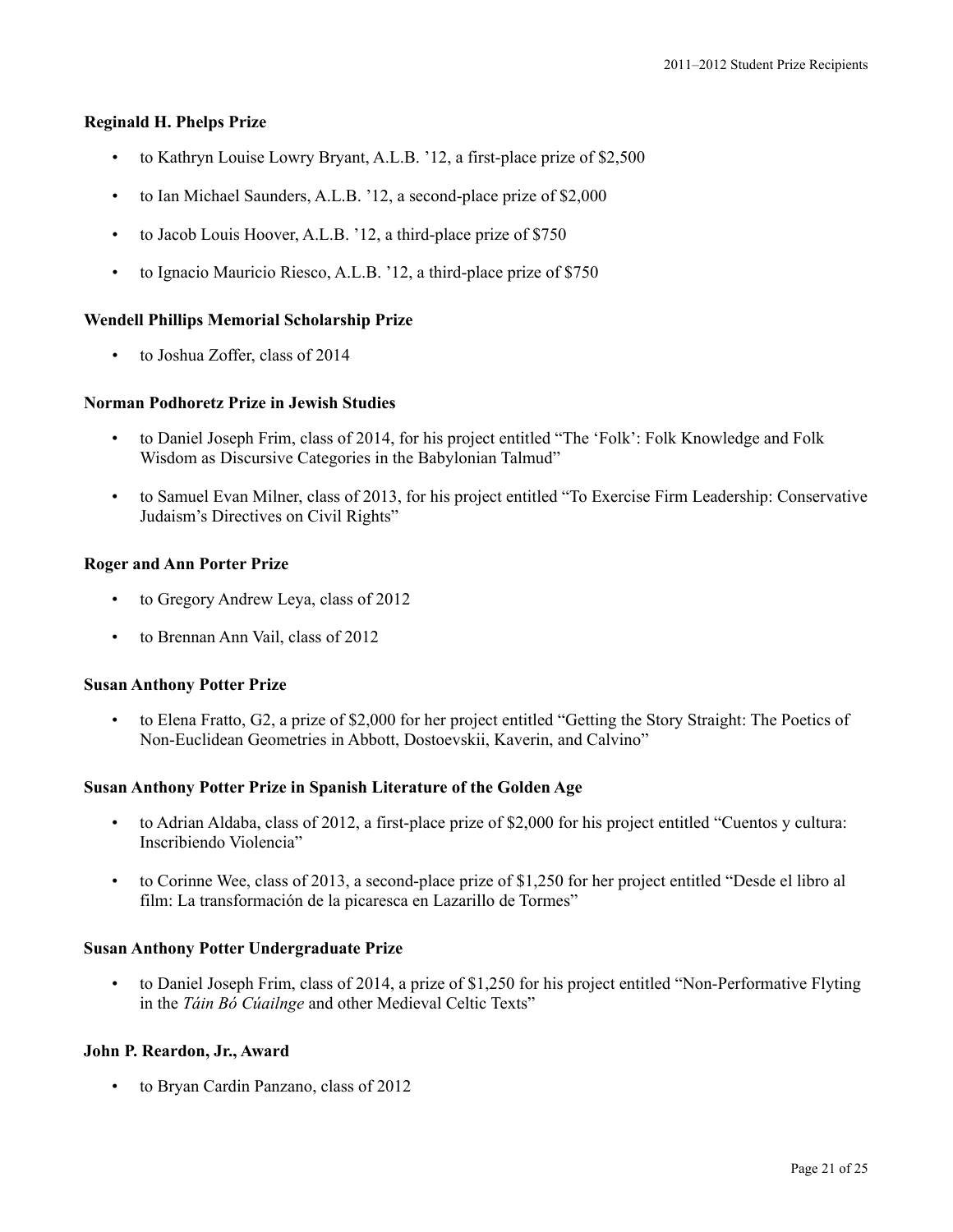#### **Robert Fletcher Rogers Prize**

- to Benjamin Edward Dozier, class of 2012, a prize of \$400
- to Caitlin King Stanton, class of 2014, a prize of \$400

### **Cynthia Wight Rossano Prize in Harvard History**

- to Suzanna E. H. Bobadilla, class of 2013, a prize of \$1,000 for her project entitled "Report on 'The Residential Revolution: The History of Gender and Pfoho Student Life'"
- to Matthew Steven Chuchul, class of 2013, a prize of \$1,000 for his project entitled "Report on 'The Residential Revolution: The History of Gender and Pfoho Student Life'"

#### **Robert and Maurine Rothschild Prize**

• to Brooke Erin McDowell, class of 2012, for her project entitled "'Everybody's making it up': Medical Practitioners' Negotiation of Transgender Sex Reassignment, 1969–2011"

### **Francis Sales Prize**

• to Jacob Joseph Hutt, class of 2013, a prize of \$500

### **Endicott Peabody Saltonstall Prize**

to Tyler Brian Runge, class of 2012

#### **Jack T. Sanderson Memorial Prize in Physics**

• to Aaron Miklos Strimling Szasz, class of 2012

#### **John Osbourne Sargent Prize for a Latin Translation**

• to Schuyler Hembrock Daum, class of 2012

#### **Winthrop Sargent Prize**

• to Robertson Moorman McAnulty, class of 2012, for his project entitled "The Education of *Titus Andronicus*"

#### **Thomas Small Prizes**

to Rachel Youdelman, A.L.M. '12, a prize of \$2,000

#### **Smyth Thesis Prize**

- to Athena Louise Medrana Lao, class of 2012
- to Gina Theresa Trakadas, class of 2012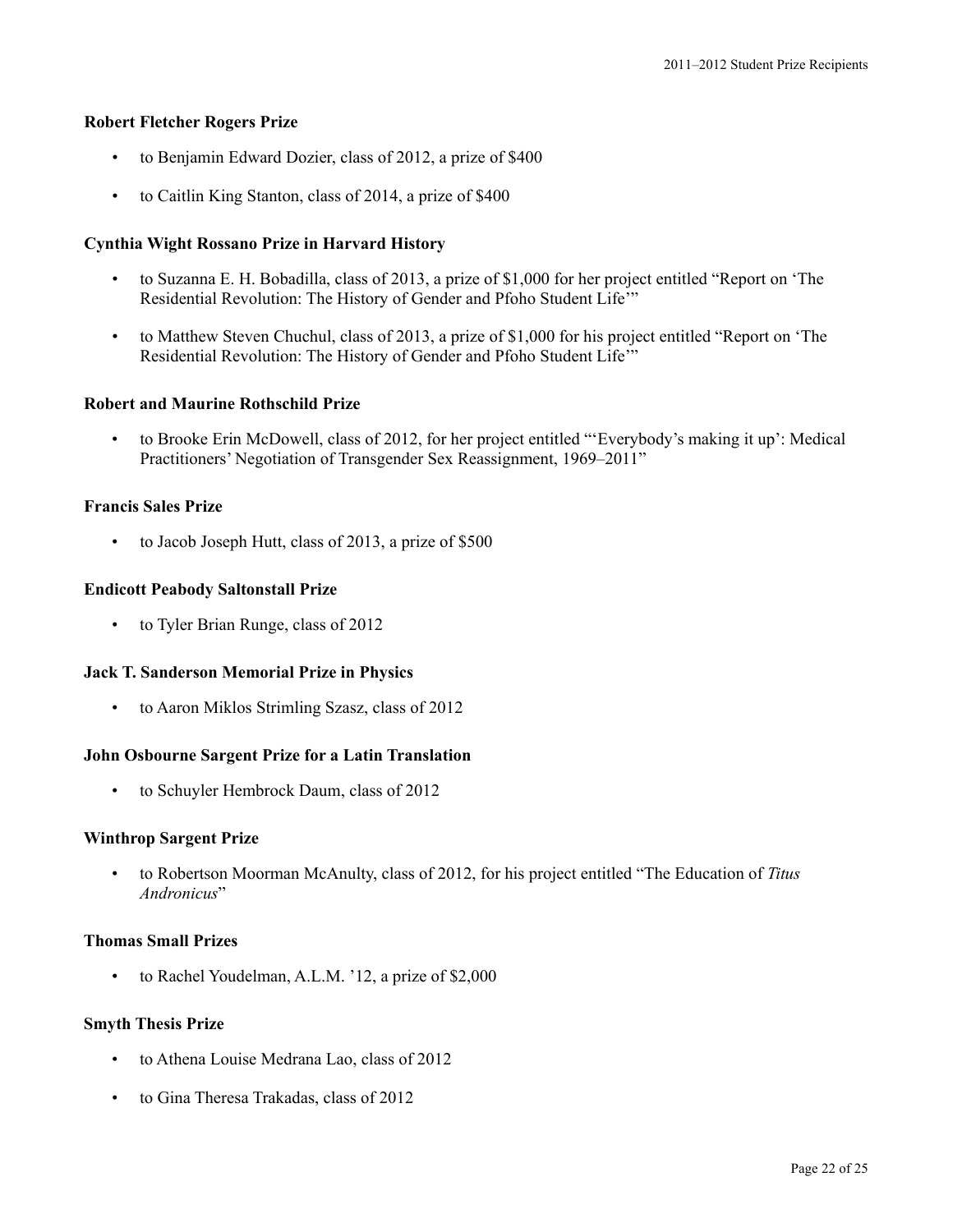#### **George B. Sohier Prize**

• to Thomas Booth Salomon Dolinger, class of 2012, a prize of \$250 for his project entitled "'This Incommensurably Wide Way': John Ashbery and the Long Poem"

#### **Barbara Miller Solomon Prize**

• to Cory Amanda Kind, class of 2012

#### **Sosland Prize in Expository Writing**

• to Teresa Yan, class of 2015, for her project entitled "What Can Be Done for the Penan Culture of South East Asia?"

#### **Adelbert W. Sprague Prize**

• to Sivan Cohen Elias, G3, a prize of \$2,160.63 for her project entitled "*Sedek*, for ventaphone and large ensemble"

#### **Jack M. Stein Teaching Fellow Prize in Germanic Languages**

• to Ian Thomas Fleishman, G7

#### **Louis B. Sudler Prize in the Arts**

to Matthew Albert Aucoin, class of 2012

#### **Charles Sumner Prize**

- to Sean Thomas Ingham, Ph.D. '12, a prize of \$5,000 for his project entitled "Instrumental Justifications of Popular Rule"
- to Katherine Anne Levine, Ph.D. '12, a prize of \$5,000 for her project entitled "Divided Regions: Race, Political Segregation, and the Fragmentation of American Metropolitan Policy"

### **Alan Symonds Award**

• to Brenda Lin, class of 2012

#### **Alexis de Tocqueville Prizes in Social Studies**

- to Tyler Alexandra Brandon, class of 2012, a prize of \$250
- to Punit Nitin Shah, class of 2012, a prize of \$250

# **Robert N. Toppan Prize**

• to Jennifer Mary Larson, Ph.D. '12, a prize of \$5,000 for her project entitled "The Good, the Bad, and the Cunning: How Networks Make or Break Cooperation"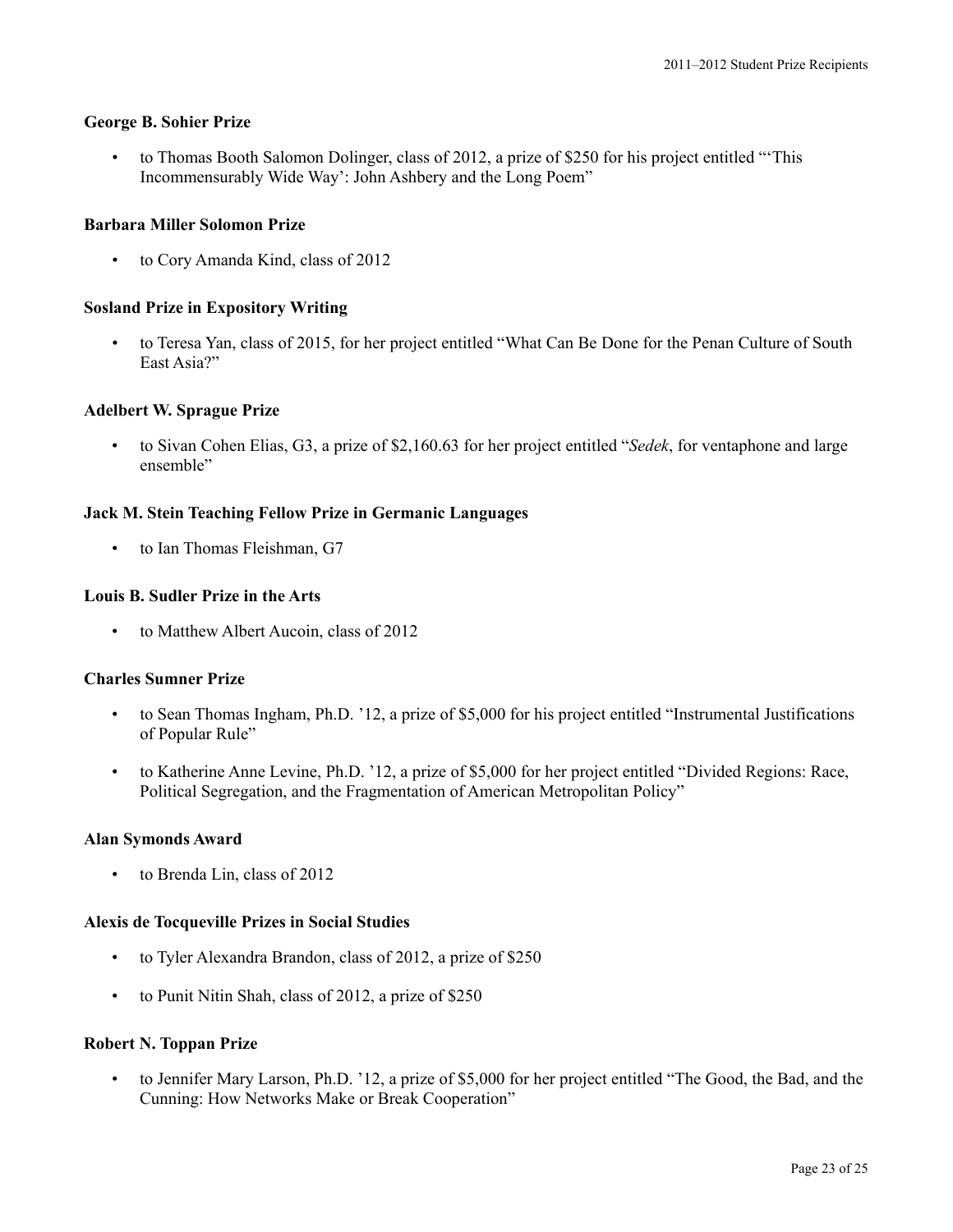### **Joan Gray Untermyer Poetry Prize**

• to Charlotte Annie Lieberman, class of 2013

### **Visiting Committee Prize for Undergraduate Book Collecting**

- to William Norman White, class of 2012, a first-place prize of \$1,500 for his project entitled "Designing, Developing, and Drawing: Architecture, Planning, and the City"
- to Caroline Mary Weisman, class of 2014, a second-place prize of \$1,000 for her project entitled "Oscar Wilde: Down from a Pinnacle"
- to Joanna Francesca Behrman, class of 2013, a third-place prize of \$750 for her project entitled "Why I Believe in Fairy Tales"

### **Esther Sellholm Walz Prize**

• to Arndt Luemers, G2, for his project entitled "Döblin's *Berge Meere und Giganten* in Schopenhauer's Willensphilosophie"

### **Philippe Wamba Prize**

• to Elisa Mary Nabel, class of 2012

#### **Philippe Wamba Summer Research Travel Grant**

- to Danamona Holinirina Andrianarimanana, class of 2013
- to Jody Arthur Benjamin, G4
- to Kyrah Malika Daniels, G2
- to Erin Elizabeth Mosely, G3

### **Philip Washburn Prize**

• to Christopher Augustine Ballesteros, class of 2012, a prize of \$500 for his project entitled "Hanapepe: Massacre, Migration, and the Transnational Origins of Philippine Independence, 1924–1934"

### **Selma and Lewis H. Weinstein Prize in Jewish Studies**

- to Leah Reis-Dennis, class of 2013, for her project entitled "Halfway to Respectability: A Jewish Prostitute in the Progressive-Era U.S."
- to Yair Rosenberg, class of 2012, for his project entitled "Finstein and the Rabbi: Conversations with Chaim Tchernowitz on the *Talmud* and Zionism"

# **Barrett Wendell Sophomore Essay Prize**

• to Erin Drake, class of 2014